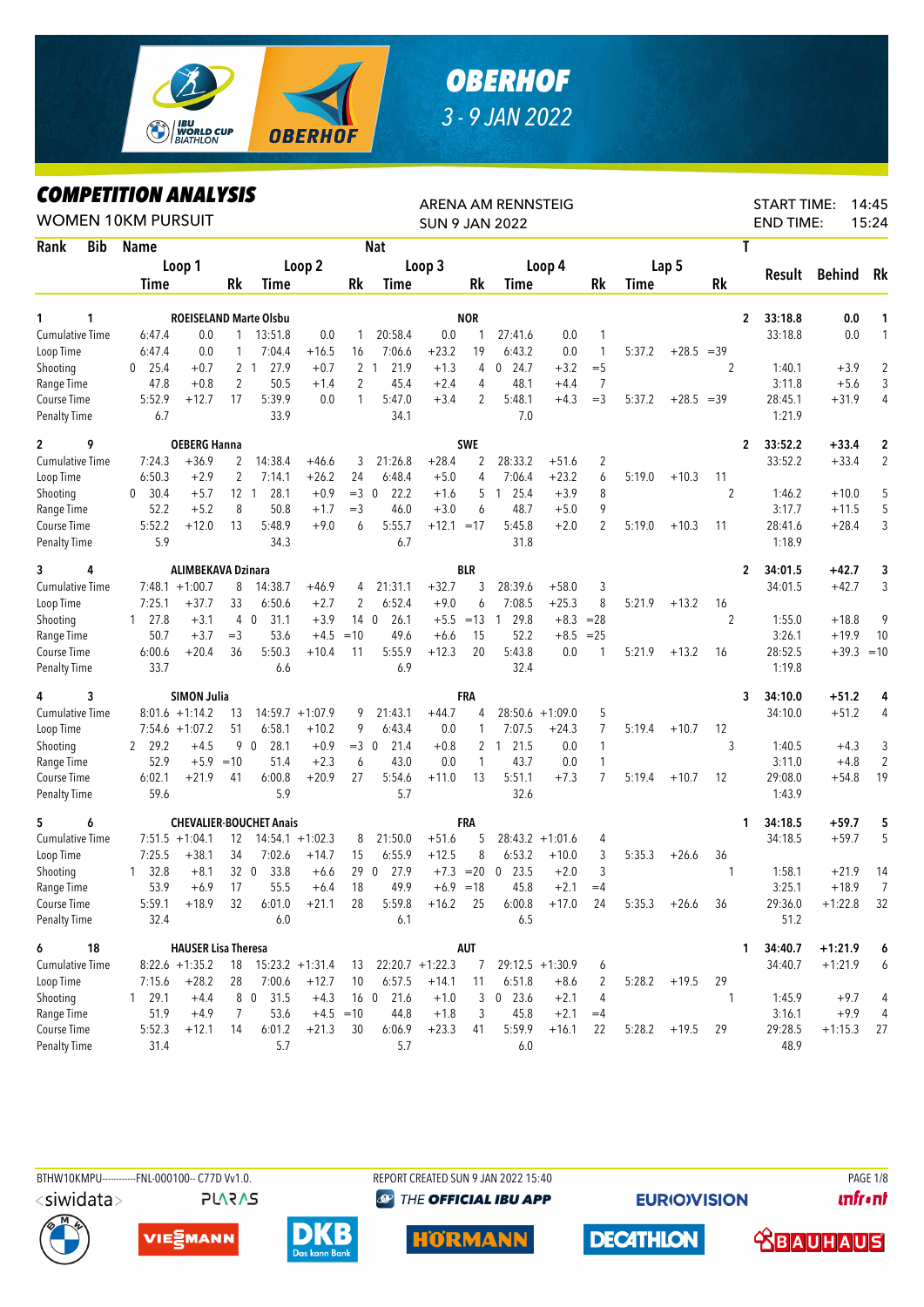| Bib<br>Rank                         | <b>Name</b>              |                                       |                     |                                   |                               |                   | <b>Nat</b>                 |                                            |                |                        |                                        |              |        |         | T            |                   |                    |                |
|-------------------------------------|--------------------------|---------------------------------------|---------------------|-----------------------------------|-------------------------------|-------------------|----------------------------|--------------------------------------------|----------------|------------------------|----------------------------------------|--------------|--------|---------|--------------|-------------------|--------------------|----------------|
|                                     |                          | Loop 1                                |                     |                                   | Loop 2                        |                   |                            | Loop 3                                     |                |                        | Loop 4                                 |              |        | Lap 5   |              | Result            | <b>Behind</b>      | Rk             |
|                                     | Time                     |                                       | Rk                  | Time                              |                               | Rk                | Time                       |                                            | Rk             | Time                   |                                        | Rk           | Time   |         | Rk           |                   |                    |                |
| 15<br>7                             |                          | <b>OEBERG Elvira</b>                  |                     |                                   |                               |                   |                            |                                            | <b>SWE</b>     |                        |                                        |              |        |         | 3            | 35:02.7           | $+1:43.9$          | 7              |
| <b>Cumulative Time</b>              |                          | $8:02.0 +1:14.6$                      | 14                  |                                   | $15:42.1 + 1:50.3$            | 20                |                            | $22:26.5 +1:28.1$                          | 9              |                        | $29:52.2 + 2:10.6$                     | 8            |        |         |              | 35:02.7           | $+1:43.9$          | 7              |
| Loop Time                           | 7:15.0                   | $+27.6$                               | 27                  | 7:40.1                            | $+52.2$                       | 42                | 6:44.4                     | $+1.0$                                     | $\overline{2}$ | 7:25.7                 | $+42.5$                                | $=18$        | 5:10.5 | $+1.8$  | 2            |                   |                    |                |
| Shooting                            | 31.3<br>1                | $+6.6$                                | $=17$               | 38.1<br>-1                        | $+10.9$                       | 48                | 27.6<br>$\mathbf{0}$       | $+7.0$                                     | $=18$          | 38.9<br>1              | $+17.4$                                | $= 51$       |        |         | 3            | 2:16.0            | $+39.8$            | 45             |
| Range Time<br>Course Time           | 52.5<br>5:49.3           | $+5.5$<br>$+9.1$                      | 9<br>7              | 59.7<br>6:07.8                    | $+10.6$<br>$+27.9$            | 42<br>40          | 48.8<br>5:49.7             | $+5.8$<br>$+6.1$                           | 13<br>3        | 59.3<br>5:53.1         | $+15.6$<br>$+9.3$                      | 46<br>11     | 5:10.5 | $+1.8$  | 2            | 3:40.3<br>28:50.4 | $+34.1$<br>$+37.2$ | $= 25$<br>8    |
| <b>Penalty Time</b>                 | 33.2                     |                                       |                     | 32.5                              |                               |                   | 5.9                        |                                            |                | 33.3                   |                                        |              |        |         |              | 1:45.0            |                    |                |
| 11<br>8                             |                          | <b>DAVIDOVA Marketa</b>               |                     |                                   |                               |                   |                            |                                            | <b>CZE</b>     |                        |                                        |              |        |         | 3            | 35:05.0           | $+1:46.2$          | 8              |
| <b>Cumulative Time</b>              | 8:31.8                   | $+1:44.4$                             | 20                  |                                   | $15:27.4 +1:35.6$             | 16                | 22:26.8                    | $+1:28.4$                                  | 10             | 29:46.6                | $+2:05.0$                              | 7            |        |         |              | 35:05.0           | $+1:46.2$          | 8              |
| Loop Time                           |                          | $7:47.8 + 1:00.4$<br>$+8.7$           | 45<br>35            | 6:55.6<br>35.5<br>$\overline{0}$  | $+7.7$<br>$+8.3$              | 5<br>36           | 6:59.4<br>$\Omega$<br>29.3 | $+16.0$<br>$+8.7$                          | 13<br>34       | 7:19.8<br>31.6<br>-1   | $+36.6$<br>$+10.1$                     | 12<br>36     | 5:18.4 | $+9.7$  | 9<br>3       | 2:10.0            |                    |                |
| Shooting<br>Range Time              | 2 33.4<br>56.3           | $+9.3$                                | $=30$               | 58.1                              | $+9.0$                        | $=35$             | 51.7                       | $+8.7 = 27$                                |                | 55.4                   | $+11.7$                                | 36           |        |         |              | 3:41.5            | $+33.8$<br>$+35.3$ | 33<br>29       |
| Course Time                         | 5:52.8                   | $+12.6$                               | 16                  | 5:51.5                            | $+11.6$                       | 13                | 6:01.4                     | $+17.8 = 31$                               |                | 5:53.2                 | $+9.4$                                 | 12           | 5:18.4 | $+9.7$  | 9            | 28:57.3           | $+44.1$            | 13             |
| <b>Penalty Time</b>                 | 58.6                     |                                       |                     | 5.9                               |                               |                   | 6.3                        |                                            |                | 31.1                   |                                        |              |        |         |              | 1:42.1            |                    |                |
| 5<br>9                              |                          |                                       |                     | <b>TANDREVOLD Ingrid Landmark</b> |                               |                   |                            |                                            | <b>NOR</b>     |                        |                                        |              |        |         | 5            | 35:24.4           | $+2:05.6$          | 9              |
| <b>Cumulative Time</b><br>Loop Time | 7:28.0                   | $7:51.0 + 1:03.6$<br>$+40.6$          | 10<br>35            | 7:18.1                            | $15:09.1 + 1:17.3$<br>$+30.2$ | 11<br>27          | 7:25.1                     | $22:34.2 +1:35.8$<br>$+41.7$               | 14<br>28       | 30:12.4<br>7:38.2      | $+2:30.8$<br>$+55.0$                   | 10<br>$=29$  | 5:12.0 | $+3.3$  | 3            | 35:24.4           | $+2:05.6$          | 9              |
| Shooting                            | 32.6<br>1                | $+7.9$                                | 29                  | 34.8<br>$\mathbf{1}$              | $+7.6$                        | $=33$ 1           | 29.4                       | $+8.8$                                     | 35             | 28.9<br>$\overline{2}$ | $+7.4$                                 | $=20$        |        |         | 5            | 2:05.8            | $+29.6$            | 21             |
| Range Time                          | 53.7                     | +6.7                                  | 16                  | 57.0                              | $+7.9$                        | $=26$             | 51.1                       | $+8.1$                                     | 26             | 50.6                   | $+6.9$                                 | 15           |        |         |              | 3:32.4            | $+26.2$            | 15             |
| Course Time                         | 6:01.5                   | $+21.3$                               | 40                  | 5:48.3                            | $+8.4$                        | 4                 | 6:01.4                     | $+17.8 = 31$                               |                | 5:48.1                 | +4.3                                   | $=$ 3        | 5:12.0 | $+3.3$  | 3            | 28:51.3           | $+38.1$            | 9              |
| <b>Penalty Time</b>                 | 32.7                     |                                       |                     | 32.8                              |                               |                   | 32.6                       |                                            |                | 59.4                   |                                        |              |        |         |              | 2:37.7            |                    |                |
| 22<br>10                            |                          | <b>BRORSSON Mona</b>                  |                     |                                   |                               |                   |                            |                                            | <b>SWE</b>     |                        |                                        |              |        |         | 3            | 35:30.3           | $+2:11.5$          | 10             |
| <b>Cumulative Time</b>              |                          | $8:09.5 +1:22.1$                      | 15                  |                                   | $15:30.4 +1:38.6$             | 17                |                            | $22:27.2 +1:28.8$                          | 11             | 30:12.9                | $+2:31.3$                              | 11           |        |         |              | 35:30.3           | $+2:11.5$          | 10             |
| Loop Time<br>Shooting               | 6:55.5<br>$0 \quad 42.2$ | $+8.1$<br>+17.5                       | 6<br>$= 54 \quad 1$ | 7:20.9<br>31.6                    | $+33.0$<br>$+4.4$             | 28<br>$=17$ 0     | 6:56.8<br>30.1             | $+13.4$<br>$+9.5$                          | 10<br>40       | 2 29.8                 | $7:45.7 +1:02.5$<br>$+8.3$             | 35<br>$= 28$ | 5:17.4 | $+8.7$  | 6<br>3       | 2:13.9            | $+37.7$            | 40             |
| Range Time                          | 1:05.5                   | $+18.5$                               | 55                  | 55.7                              | $+6.6$                        | 20                | 52.3                       | $+9.3$                                     | 32             | 52.5                   | $+8.8$                                 | $= 28$       |        |         |              | 3:46.0            | $+39.8$            | 39             |
| Course Time                         | 5:44.6                   | $+4.4$                                | 4                   | 5:53.5                            | $+13.6$                       | 15                | 5:59.1                     | $+15.5$                                    | 24             | 5:54.0                 | $+10.2$                                | 14           | 5:17.4 | $+8.7$  | 6            | 28:48.6           | $+35.4$            | $=6$           |
| <b>Penalty Time</b>                 | 5.4                      |                                       |                     | 31.7                              |                               |                   | 5.4                        |                                            |                | 59.1                   |                                        |              |        |         |              | 1:41.7            |                    |                |
| 24<br>11                            |                          | <b>VASNETCOVA Valerija</b>            |                     |                                   |                               |                   |                            |                                            | RUS            |                        |                                        |              |        |         | 3            | 35:34.5           | +2:15.7            | 11             |
| Cumulative Time<br>Loop Time        |                          | $9:05.5 + 2:18.1$<br>$7:48.5 +1:01.1$ | 39<br>46            | 6:57.4                            | $16:02.9 + 2:11.1$<br>$+9.5$  | 25<br>8           | 6:49.0                     | $22:51.9 +1:53.5$<br>$+5.6$                | 17<br>5        | 7:22.1                 | $30:14.0 + 2:32.4$<br>$+38.9$          | 12<br>13     | 5:20.5 | $+11.8$ | 14           | 35:34.5           | $+2:15.7$          | 11             |
| Shooting                            | 35.2<br>2                | $+10.5$                               | 44 0                | 36.1                              | $+8.9$                        | 39                | $\overline{0}$<br>26.2     | $+5.6$                                     | $=15$          | 31.4<br>1              | $+9.9$                                 | 35           |        |         | 3            | 2:09.2            | $+33.0$            | $= 30$         |
| Range Time                          | 57.0                     | $+10.0$                               | $=$ 36              | 57.0                              | $+7.9$                        | $=26$             | 46.5                       | $+3.5$                                     | 7              | 52.4                   | $+8.7$                                 | 27           |        |         |              | 3:32.9            | $+26.7$            | 17             |
| <b>Course Time</b>                  | 5:53.2                   | $+13.0$                               | 18                  | 5:53.7                            | $+13.8$                       | 16                | 5:56.6                     | $+13.0$                                    | 22             | 5:57.5                 | $+13.7$                                | 19           | 5:20.5 | $+11.8$ | 14           | 29:01.5           | $+48.3$            | 16             |
| <b>Penalty Time</b>                 | 58.2                     |                                       |                     | 6.7                               |                               |                   | 5.8                        |                                            |                | 32.2                   |                                        |              |        |         |              | 1:43.1            |                    |                |
| 12<br>12                            |                          | <b>VOIGT Vanessa</b>                  |                     |                                   |                               |                   |                            |                                            | GER            |                        |                                        |              |        |         | $\mathbf{2}$ | 35:36.3           | $+2:17.5$          | 12             |
| <b>Cumulative Time</b><br>Loop Time | 7:06.1                   | $7:51.1 + 1:03.7$<br>$+18.7$          | 11<br>18            | 7:35.1                            | $15:26.2 + 1:34.4$<br>$+47.2$ | 14<br>40          | 7:31.7                     | $22:57.9 +1:59.5$<br>$+48.3$               | 20<br>31       | 7:12.7                 | $30:10.6 + 2:29.0$<br>$+29.5$          | 9<br>$=9$    | 5:25.7 | $+17.0$ | 25           | 35:36.3           | $+2:17.5$          | -12            |
| Shooting                            | 0 37.2                   | $+12.5$                               | 49 1                | 36.4                              |                               | $+9.2 = 40$ 1     | 31.1                       | $+10.5$                                    | $=42$          | 0, 39.6                | $+18.1$                                | 54           |        |         | 2            | 2:24.5            | $+48.3$            | 50             |
| Range Time                          | 59.6                     | $+12.6$                               | 50                  | 59.4                              | $+10.3$                       | 41                | 54.5                       | $+11.5$                                    | 41             | 59.7                   | $+16.0$                                | 48           |        |         |              | 3:53.2            | $+47.0$            | 50             |
| Course Time                         | 6:00.2                   | $+20.0$                               | 34                  | 6:02.1                            | $+22.2$                       | 32                | 6:04.5                     | $+20.9$                                    | 37             | 6:07.5                 | $+23.7$                                | 33           | 5:25.7 | $+17.0$ | 25           | 29:40.0           | $+1:26.8$          | 34             |
| <b>Penalty Time</b>                 | 6.3                      |                                       |                     | 33.6                              |                               |                   | 32.6                       |                                            |                | 5.5                    |                                        |              |        |         |              | 1:18.1            |                    |                |
| 47<br>13                            |                          |                                       |                     | HOJNISZ-STAREGA Monika            |                               |                   |                            |                                            | <b>POL</b>     |                        |                                        |              |        |         | 1            | 35:37.5           | $+2:18.7$          | 13             |
| <b>Cumulative Time</b><br>Loop Time | 7:02.8                   | $8:51.8 + 2:04.4$<br>$+15.4$          | 30<br>14            | 7:02.5                            | $15:54.3 + 2:02.5$<br>$+14.6$ | 23<br>14          | 7:01.5                     | $22:55.8 + 1:57.4$<br>$+18.1$              | 18<br>15       | 7:24.4                 | $30:20.2 +2:38.6$<br>$+41.2$           | $=13$<br>14  | 5:17.3 | $+8.6$  | 5            | 35:37.5           | $+2:18.7$          | 13             |
| Shooting                            | 0, 30.7                  | $+6.0$                                | $=13$ 0             | 30.5                              | $+3.3$                        |                   | 9 0<br>34.0                | $+13.4$                                    | 51             | 32.2<br>$\overline{1}$ | $+10.7$                                | 37           |        |         | 1            | 2:07.5            | $+31.3$            | 28             |
| Range Time                          | 53.5                     | $+6.5$                                | 15                  | 58.0                              |                               | $+8.9 = 33$       | 55.4                       | $+12.4 = 46$                               |                | 54.3                   | $+10.6$                                | 33           |        |         |              | 3:41.2            | $+35.0$            | 28             |
| Course Time                         | 6:03.3                   | $+23.1$                               | 42                  | 5:57.1                            | $+17.2$                       | 22                | 6:00.4                     | $+16.8$                                    | 27             | 5:58.2                 | $+14.4$                                | 20           | 5:17.3 | $+8.6$  | 5            | 29:16.3           | $+1:03.1$          | 24             |
| <b>Penalty Time</b>                 | 5.9                      |                                       |                     | 7.3                               |                               |                   | 5.7                        |                                            |                | 31.8                   |                                        |              |        |         |              | 50.8              |                    |                |
| 7<br>14                             |                          | <b>REZTSOVA Kristina</b>              |                     |                                   |                               |                   |                            |                                            | <b>RUS</b>     |                        |                                        |              |        |         | 6            | 35:40.5           | $+2:21.7$          | 14             |
| <b>Cumulative Time</b><br>Loop Time | 7:29.7<br>7:02.7         | $+42.3$<br>$+15.3$                    | 4<br>13             | 14:17.6<br>6:47.9                 | $+25.8$<br>0.0                | 2<br>$\mathbf{1}$ |                            | $22:26.3 +1:27.9$<br>$8:08.7 +1:25.3 = 47$ | 8              |                        | $30:31.8 + 2:50.2$<br>$8:05.5 +1:22.3$ | 18<br>48     | 5:08.7 | 0.0     | 1            | 35:40.5           | $+2:21.7$          | 14             |
| Shooting                            | 0 38.5                   | $+13.8$                               | $= 510$             | 34.8                              | $+7.6$                        | $=333$            | 28.6                       |                                            |                | $+8.0 = 27$ 3 24.7     | $+3.2$                                 | $=$ 5        |        |         | 6            | 2:06.8            | $+30.6$            | 26             |
| Range Time                          | 59.4                     | $+12.4$                               | 49                  | 56.6                              | $+7.5$                        | 25                | 52.0                       | $+9.0 = 29$                                |                | 44.7                   | $+1.0$                                 | 2            |        |         |              | 3:32.7            | $+26.5$            | 16             |
| Course Time                         | 5:57.2                   | $+17.0$                               | 26                  | 5:44.8                            | $+4.9$                        | 3                 | 5:49.9                     | $+6.3$                                     | $=4$           | 5:52.8                 | $+9.0$                                 | 10           | 5:08.7 | 0.0     | 1            | 28:33.4           | $+20.2$            | $\overline{2}$ |
| <b>Penalty Time</b>                 | 6.0                      |                                       |                     | 6.4                               |                               |                   | 1:26.8                     |                                            |                | 1:28.0                 |                                        |              |        |         |              | 3:07.4            |                    |                |

BTHW10KMPU-----------FNL-000100-- C77D Vv1.0. <siwidata> **PLARAS**  REPORT CREATED SUN 9 JAN 2022 15:40 **<sup><sup>3</sup>** THE OFFICIAL IBU APP</sup>

**EURIOVISION** 

**PAGE 2/8 unfront** 







**HORMANN** 

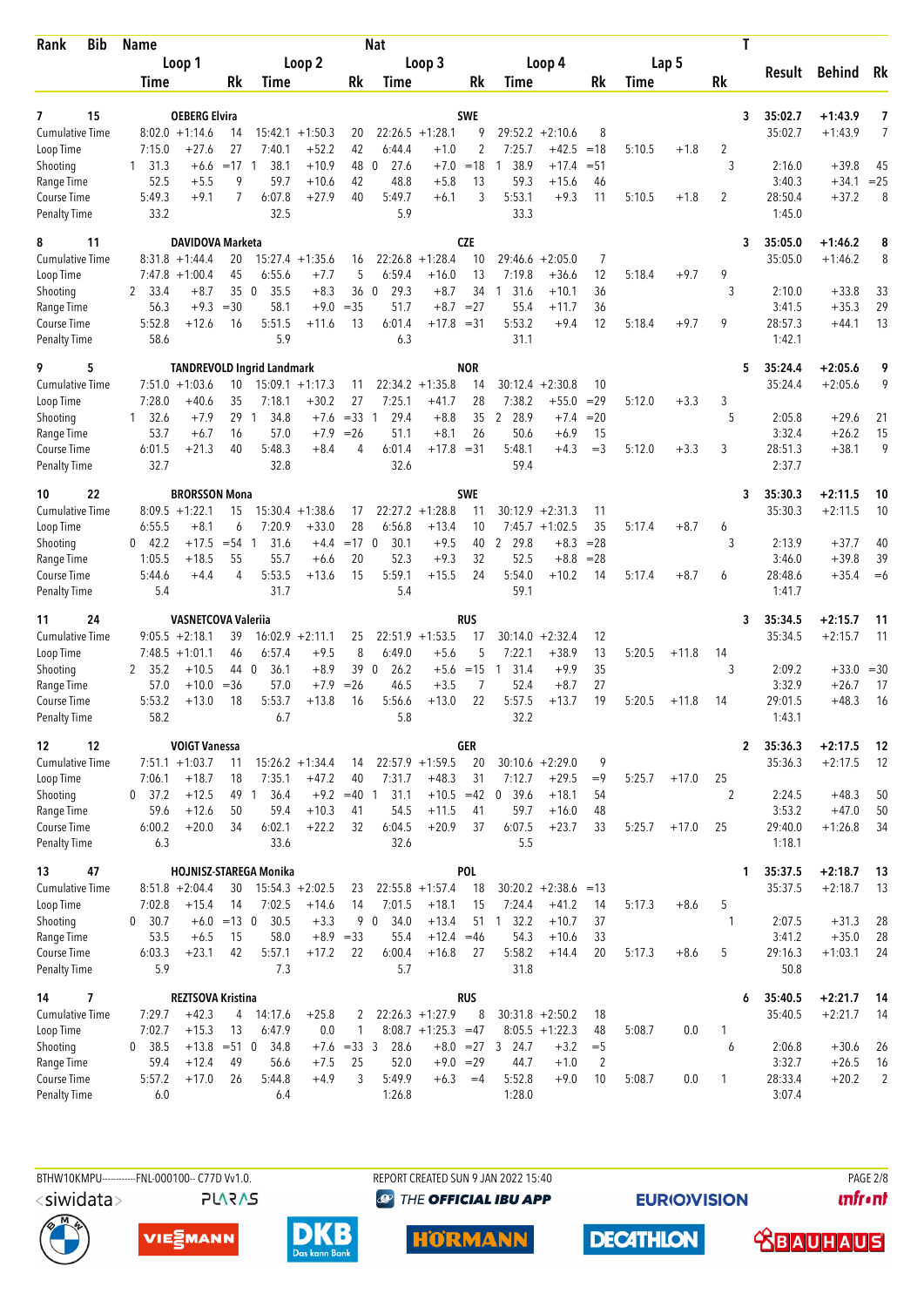| <b>Bib</b><br>Rank                        | <b>Name</b>         |                                     |               |                                |                               |                  | <b>Nat</b>                    |                                        |              |                        |                               |                |        |              |          | T                       |                        |          |
|-------------------------------------------|---------------------|-------------------------------------|---------------|--------------------------------|-------------------------------|------------------|-------------------------------|----------------------------------------|--------------|------------------------|-------------------------------|----------------|--------|--------------|----------|-------------------------|------------------------|----------|
|                                           |                     | Loop 1                              |               |                                | Loop 2                        |                  |                               | Loop 3                                 |              |                        | Loop 4                        |                |        | Lap 5        |          | Result                  | <b>Behind</b>          | Rk       |
|                                           | Time                |                                     | Rk            | <b>Time</b>                    |                               | Rk               | Time                          |                                        | Rk           | Time                   |                               | Rk             | Time   |              | Rk       |                         |                        |          |
| 10<br>15                                  |                     | <b>WIERER Dorothea</b>              |               |                                |                               |                  |                               |                                        | <b>ITA</b>   |                        |                               |                |        |              |          | 5<br>35:43.8            | $+2:25.0$              | 15       |
| <b>Cumulative Time</b>                    |                     | $8:49.2 + 2:01.8$                   | 29            |                                | $16:33.1 + 2:41.3$            | 37               |                               | $23:19.3 + 2:20.9$                     | 22           | 30:20.2                | $+2:38.6$                     | $=13$          |        |              |          | 35:43.8                 | $+2:25.0$              | 15       |
| Loop Time                                 |                     | $8:11.2 + 1:23.8$                   | 54            | 7:43.9                         | $+56.0$                       | 46               | 6:46.2                        | $+2.8$                                 | 3            | 7:00.9                 | $+17.7$                       | 4              | 5:23.6 | $+14.9$      | $=20$    |                         |                        |          |
| Shooting                                  | 3<br>24.7           | 0.0                                 | $\mathbf{1}$  | $\overline{2}$<br>28.1         | $+0.9$                        | $=$ 3            | 20.6<br>$\mathbf{0}$          | 0.0                                    | 1            | 22.6<br>0              | $+1.1$                        | $\overline{2}$ |        |              | 5        | 1:36.2                  | 0.0                    | 1        |
| Range Time                                | 47.0                | 0.0                                 | 1             | 49.1                           | 0.0                           | $\mathbf{1}$     | 44.5                          | $+1.5$                                 | 2            | 45.6                   | $+1.9$                        | 3              |        |              |          | 3:06.2                  | 0.0                    | 1        |
| <b>Course Time</b><br><b>Penalty Time</b> | 5:57.9<br>1:26.3    | $+17.7$                             | 29            | 5:56.3<br>58.4                 | $+16.4$                       | 21               | 5:55.2<br>6.5                 | $+11.6$                                | 15           | 6:09.6<br>5.6          | $+25.8$                       | 36             | 5:23.6 | $+14.9 = 20$ |          | 29:22.6<br>2:36.9       | $+1:09.4$              | 26       |
| 37<br>16                                  |                     | <b>STREMOUS Alina</b>               |               |                                |                               |                  |                               |                                        | <b>MDA</b>   |                        |                               |                |        |              |          | 35:47.9<br>1            | $+2:29.1$              | 16       |
| <b>Cumulative Time</b>                    | 8:38.1              | $+1:50.7$                           | 23            | 15:46.4                        | $+1:54.6$                     | 22               | 22:50.6                       | $+1:52.2$                              | 16           | 30:25.7                | $+2:44.1$                     | 16             |        |              |          | 35:47.9                 | $+2:29.1$              | 16       |
| Loop Time                                 | 7:04.1<br>38.5<br>0 | $+16.7$<br>$+13.8$                  | 16<br>$= 51$  | 7:08.3<br>$\mathbf{0}$<br>40.7 | $+20.4$<br>$+13.5$            | 20<br>52         | 7:04.2<br>34.6<br>$\mathbf 0$ | $+20.8$<br>$+14.0$                     | 18<br>$= 52$ | 7:35.1<br>36.7         | $+51.9$<br>$+15.2$            | 26<br>47       | 5:22.2 | $+13.5$      | 17<br>1  | 2:30.6                  | $+54.4$                |          |
| Shooting<br>Range Time                    | 1:01.9              | $+14.9$                             | 53            | 1:02.6                         | $+13.5$                       | 51               | 57.1                          | $+14.1$                                | 52           | 1:00.4                 | $+16.7$                       | 50             |        |              |          | 4:02.0                  | $+55.8$                | 53<br>53 |
| Course Time                               | 5:55.5              | $+15.3$                             | 21            | 5:59.5                         | $+19.6$                       | 25               | 6:01.2                        | $+17.6 = 28$                           |              | 6:02.0                 | $+18.2$                       | 26             | 5:22.2 | $+13.5$      | 17       | 29:20.4                 | $+1:07.2$              | 25       |
| <b>Penalty Time</b>                       | 6.7                 |                                     |               | 6.1                            |                               |                  | 5.9                           |                                        |              | 32.6                   |                               |                |        |              |          | 51.5                    |                        |          |
| 23<br>17<br><b>Cumulative Time</b>        | 9:01.1              | <b>CHEVALIER Chloe</b><br>$+2:13.7$ | 37            |                                | $16:25.7 + 2:33.9$            |                  | 23:22.3                       | $+2:23.9$                              | FRA<br>23    | 30:24.2                | $+2:42.6$                     | 15             |        |              |          | 35:49.0<br>3<br>35:49.0 | $+2:30.2$<br>$+2:30.2$ | 17<br>17 |
| Loop Time                                 | 7:46.1              | $+58.7$                             | 44            | 7:24.6                         | $+36.7$                       | 32<br>33         | 6:56.6                        | $+13.2$                                | 9            | 7:01.9                 | $+18.7$                       | 5              | 5:24.8 | $+16.1$      | 23       |                         |                        |          |
| Shooting                                  | 2<br>36.5           | $+11.8$                             | 48            | 34.3<br>-1                     | $+7.1$                        | $= 31$           | 36.2<br>$\mathbf 0$           | $+15.6$                                | 55           | 27.7<br>0              | $+6.2$                        | 16             |        |              | 3        | 2:14.8                  | $+38.6$                | $=41$    |
| Range Time                                | 59.2                | $+12.2$                             | 47            | 1:00.1                         | $+11.0$                       | $=43$            | 1:00.7                        | $+17.7$                                | 56           | 50.7                   | $+7.0$                        | =16            |        |              |          | 3:50.7                  | $+44.5$                | 48       |
| Course Time<br><b>Penalty Time</b>        | 5:47.5<br>59.4      | $+7.3$                              | 6             | 5:49.6<br>34.9                 | $+9.7$                        | 9                | 5:50.2<br>5.7                 | $+6.6$                                 | 7            | 6:05.7<br>5.4          | $+21.9$                       | 32             | 5:24.8 | $+16.1$      | 23       | 28:57.8<br>1:45.6       | $+44.6$                | 14       |
| 16<br>18                                  |                     | <b>LESHCHANKA Iryna</b>             |               |                                |                               |                  |                               |                                        | <b>BLR</b>   |                        |                               |                |        |              |          | 35:49.4<br>4            | $+2:30.6$              |          |
| <b>Cumulative Time</b>                    | 7:41.8              | $+54.4$                             | 6             | 14:43.7                        | $+51.9$                       | 6                |                               | $22:01.0 + 1:02.6$                     | 6            |                        | $30:29.2 + 2:47.6$            | 17             |        |              |          | 35:49.4                 | $+2:30.6$              | 18<br>18 |
| Loop Time                                 | 6:52.8              | $+5.4$                              | 5             | 7:01.9                         | $+14.0$                       | 13               | 7:17.3                        | $+33.9$                                | 22           |                        | $8:28.2 +1:45.0$              | 54             | 5:20.2 | $+11.5$      | 13       |                         |                        |          |
| Shooting                                  | 34.2<br>0           | $+9.5$                              | 39            | 32.8<br>$\overline{0}$         | $+5.6$                        | $= 21$           | 29.5<br>-1                    | $+8.9$                                 | 36           | 3 38.9                 | $+17.4$                       | $= 51$         |        |              | 4        | 2:15.6                  | $+39.4$                | 43       |
| Range Time                                | 57.1                | $+10.1$                             | 38            | 56.2                           | $+7.1$                        | 22               | 52.8                          | $+9.8$                                 | 38           | 1:02.0                 | $+18.3$                       | 53             |        |              |          | 3:48.1                  | $+41.9$                | 45       |
| Course Time<br><b>Penalty Time</b>        | 5:49.4<br>6.3       | $+9.2$                              | 8             | 5:59.3<br>6.3                  | $+19.4$                       | 24               | 5:51.6<br>32.8                | $+8.0$                                 | 9            | 5:58.5<br>1:27.6       | $+14.7$                       | 21             | 5:20.2 | $+11.5$      | 13       | 28:59.0<br>2:13.1       | $+45.8$                | 15       |
| 32<br>19                                  |                     | LIEN Ida                            |               |                                |                               |                  |                               |                                        | <b>NOR</b>   |                        |                               |                |        |              |          | 36:13.0<br>4            | $+2:54.2$              | 19       |
| <b>Cumulative Time</b>                    |                     | $8:41.0 + 1:53.6$                   | 24            |                                | $15:37.9 + 1:46.1$            | 18               |                               | $22:57.0 + 1:58.6$                     | 19           |                        | $30:54.4 + 3:12.8$            | 23             |        |              |          | 36:13.0                 | $+2:54.2$              | 19       |
| Loop Time                                 | 7:17.0              | $+29.6$                             | 30            | 6:56.9                         | $+9.0$                        | 7                | 7:19.1                        | $+35.7$                                | 25           | 7:57.4                 | $+1:14.2$                     | 44             | 5:18.6 | $+9.9$       | 10       |                         |                        |          |
| Shooting<br>Range Time                    | 36.0<br>1<br>57.8   | $+11.3$<br>$+10.8$                  | $=46$ 0<br>43 | 36.4<br>58.0                   | $+9.2$<br>$+8.9$              | $=40$ 1<br>$=33$ | 29.1<br>52.7                  | $+8.5$<br>$+9.7$                       | 32<br>37     | 2 37.4<br>1:01.4       | $+15.9$<br>$+17.7$            | 49<br>52       |        |              | 4        | 2:19.0<br>3:49.9        | $+42.8$<br>$+43.7$     | 49<br>46 |
| Course Time                               | 5:46.9              | $+6.7$                              | 5             | 5:53.1                         | $+13.2$                       | 14               | 5:53.5                        | $+9.9$                                 | 11           | 5:56.5                 | $+12.7$                       | 16             | 5:18.6 | $+9.9$       | 10       | 28:48.6                 | $+35.4$                | $=6$     |
| <b>Penalty Time</b>                       | 32.2                |                                     |               | 5.8                            |                               |                  | 32.8                          |                                        |              | 59.4                   |                               |                |        |              |          | 2:10.4                  |                        |          |
| 46<br>20                                  |                     | <b>HILDEBRAND Franziska</b>         |               |                                |                               |                  |                               |                                        | GER          |                        |                               |                |        |              |          | 36:15.9<br>$\mathbf{2}$ | $+2:57.1$              | 20       |
| <b>Cumulative Time</b>                    | 6:59.1              | $8:42.1 + 1:54.7$<br>$+11.7$        | 25<br>8       |                                | $15:43.3 + 1:51.5$            | 21<br>12         |                               | $22:37.2 +1:38.8$                      | 15<br>7      |                        | $30:41.9 + 3:00.3$            | 20             |        |              |          | 36:15.9                 | $+2:57.1$              | 20       |
| Loop Time<br>Shooting                     | $0$ 28.8            | $+4.1$                              |               | 7:01.2<br>7037.1               | $+13.3$<br>$+9.9$             |                  | 6:53.9<br>45 0<br>29.9        | $+10.5$                                |              | $+9.3 = 37$ 2 37.2     | $8:04.7 +1:21.5$<br>$+15.7$   | 47<br>48       | 5:34.0 | $+25.3$      | 35<br>2  | 2:13.2                  | $+37.0$                | 39       |
| Range Time                                | 53.1                | $+6.1$                              | 13            | 1:00.4                         | $+11.3$                       | 45               | 52.6                          | $+9.6 = 35$                            |              | 1:00.1                 | $+16.4$                       | 49             |        |              |          | 3:46.2                  | $+40.0$                | 40       |
| Course Time                               | 6:00.1              | $+19.9$                             | 33            | 5:55.1                         | $+15.2$                       | 20               | 5:55.6                        | $+12.0$                                | 16           | 6:04.0                 | $+20.2$                       | 27             | 5:34.0 | $+25.3$      | 35       | 29:28.8                 | $+1:15.6$              | 29       |
| <b>Penalty Time</b>                       | 5.8                 |                                     |               | 5.6                            |                               |                  | 5.7                           |                                        |              | 1:00.5                 |                               |                |        |              |          | 1:17.8                  |                        |          |
| 30<br>21                                  |                     | <b>KAZAKEVICH Irina</b>             |               |                                |                               |                  |                               |                                        | <b>RUS</b>   |                        |                               |                |        |              |          | 36:17.3<br>4            | $+2:58.5$              | 21       |
| Cumulative Time<br>Loop Time              | 7:10.6              | $8:33.6 +1:46.2$<br>$+23.2 = 23$    | 22            | 6:53.6                         | $15:27.2 + 1:35.4$<br>$+5.7$  | 15<br>4          |                               | $23:24.1 + 2:25.7$<br>$7:56.9$ +1:13.5 | 24<br>45     | 7:35.5                 | $30:59.6 + 3:18.0$<br>$+52.3$ | 25<br>27       | 5:17.7 | $+9.0$       | 8        | 36:17.3                 | $+2:58.5$              | 21       |
| Shooting                                  | $1 \quad 32.4$      | $+7.7$                              | 260           | 35.6                           | $+8.4$                        |                  | 37 2<br>28.4                  | $+7.8$                                 | 26           | 35.6<br>$\overline{1}$ | $+14.1$                       | 45             |        |              | 4        | 2:12.2                  | $+36.0$                | 36       |
| Range Time                                | 52.9                |                                     | $+5.9 = 10$   | 58.3                           | $+9.2$                        | 37               | 50.9                          | $+7.9$                                 | 22           | 57.6                   | $+13.9$                       | $=42$          |        |              |          | 3:39.7                  | $+33.5$                | 24       |
| Course Time                               | 5:43.6              | $+3.4$                              | 3             | 5:49.3                         | $+9.4$                        | 8                | 6:01.2                        | $+17.6 = 28$                           |              | 6:04.3                 | $+20.5$                       | 28             | 5:17.7 | $+9.0$       | 8        | 28:56.1                 | $+42.9$                | 12       |
| <b>Penalty Time</b>                       | 34.1                |                                     |               | 6.0                            |                               |                  | 1:04.7                        |                                        |              | 33.5                   |                               |                |        |              |          | 2:18.4                  |                        |          |
| 31<br>22                                  |                     | <b>BLASHKO Darya</b>                |               |                                |                               |                  |                               |                                        | <b>UKR</b>   |                        |                               |                |        |              |          | 36:18.5<br>0            | $+2:59.7$              | 22       |
| <b>Cumulative Time</b><br>Loop Time       | 7:06.2              | $8:29.2 +1:41.8$<br>$+18.8$         | 19<br>19      | 7:26.5                         | $15:55.7 + 2:03.9$<br>$+38.6$ | 24<br>34         | 7:18.0                        | $23:13.7 + 2:15.3$<br>$+34.6$          | 21<br>23     | 7:24.7                 | $30:38.4 +2:56.8$<br>$+41.5$  | 19<br>15       | 5:40.1 | $+31.4$      | 44       | 36:18.5                 | $+2:59.7$              | 22       |
| Shooting                                  | 0, 31.3             |                                     | $+6.6 = 17$ 0 | 33.5                           | $+6.3$                        |                  | 26 0<br>23.1                  | $+2.5$                                 | 6            | $0$ 29.2               | $+7.7$                        | 25             |        |              | $\Omega$ | 1:57.2                  | $+21.0$                | 12       |
| Range Time                                | 54.2                |                                     | $+7.2 = 19$   | 1:00.6                         | $+11.5$                       | 46               | 48.2                          | $+5.2$                                 | 9            | 51.4                   | $+7.7$                        | $= 22$         |        |              |          | 3:34.4                  | $+28.2$                | 18       |
| Course Time                               | 6:05.1              | $+24.9$                             | 45            | 6:19.5                         | $+39.6$                       | 51               | 6:21.9                        | $+38.3$                                | 52           | 6:27.3                 | $+43.5$                       | 53             | 5:40.1 | $+31.4$      | 44       | 30:53.9                 | $+2:40.7$              | 51       |
| <b>Penalty Time</b>                       | 6.9                 |                                     |               | 6.3                            |                               |                  | 7.9                           |                                        |              | 5.9                    |                               |                |        |              |          | 27.1                    |                        |          |

BTHW10KMPU-----------FNL-000100-- C77D Vv1.0. **PLARAS**  REPORT CREATED SUN 9 JAN 2022 15:40 **<sup><sup>3</sup>** THE OFFICIAL IBU APP</sup>

**EURIOVISION** 

**DECATHLON** 

**PAGE 3/8 unfront** 









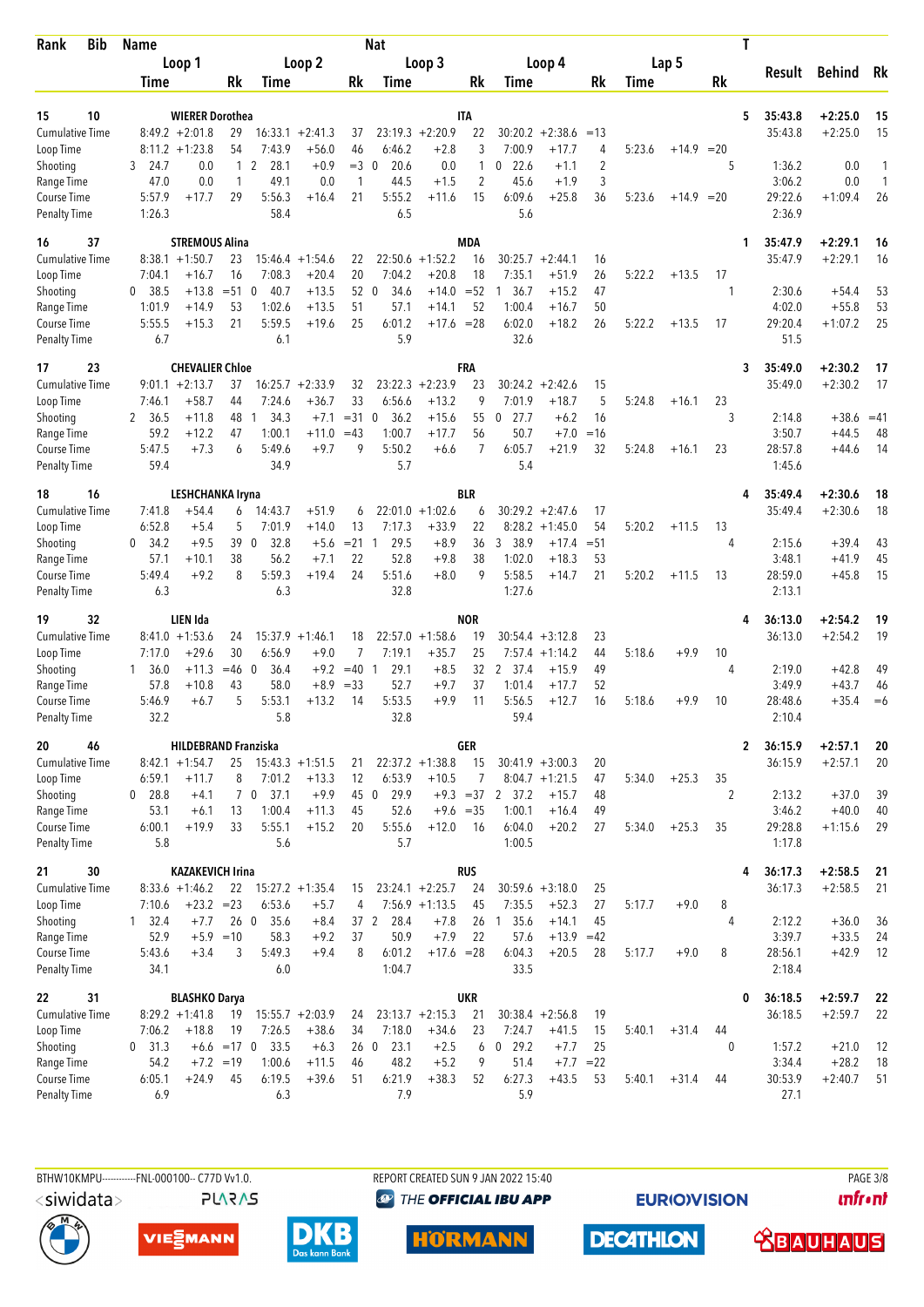| <b>Bib</b><br>Rank                  | Name                   |                                          |                 |                                 |                               |               | <b>Nat</b>                    |                               |               |                        |                                       |             |        |         |                | T                       |                    |                |
|-------------------------------------|------------------------|------------------------------------------|-----------------|---------------------------------|-------------------------------|---------------|-------------------------------|-------------------------------|---------------|------------------------|---------------------------------------|-------------|--------|---------|----------------|-------------------------|--------------------|----------------|
|                                     |                        | Loop 1                                   |                 |                                 | Loop 2                        |               |                               | Loop 3                        |               |                        | Loop 4                                |             |        | Lap 5   |                | Result                  | <b>Behind</b>      | Rk             |
|                                     | Time                   |                                          | Rk              | Time                            |                               | Rk            | Time                          |                               | Rk            | Time                   |                                       | Rk          | Time   |         | Rk             |                         |                    |                |
| 23<br>17                            |                        | <b>BESCOND Anais</b>                     |                 |                                 |                               |               |                               |                               | FRA           |                        |                                       |             |        |         |                | 5<br>36:19.1            | $+3:00.3$          | 23             |
| <b>Cumulative Time</b>              |                        | $7:48.6 + 1:01.2$                        | 9               | 14:39.4                         | $+47.6$                       | 5             | 22:27.6                       | $+1:29.2$                     | 12            | 30:45.6                | $+3:04.0$                             | 21          |        |         |                | 36:19.1                 | $+3:00.3$          | 23             |
| Loop Time                           | 6:51.6                 | $+4.2$                                   | 3               | 6:50.8                          | $+2.9$                        | 3             |                               | $7:48.2 +1:04.8$              | 40            | 8:18.0                 | $+1:34.8$                             | 50          | 5:33.5 | $+24.8$ | 34             |                         |                    |                |
| Shooting                            | 29.4<br>0              | $+4.7$                                   | 10 <sub>0</sub> | 33.7                            | $+6.5$                        | 28            | $\overline{2}$<br>30.0        | $+9.4$                        | 39            | 3<br>34.0              | $+12.5$                               | 40          |        |         | 5              | 2:07.3                  | $+31.1$            | 27             |
| Range Time<br><b>Course Time</b>    | 51.0<br>5:55.3         | $+4.0$<br>$+15.1$                        | 5<br>20         | 54.5<br>5:50.4                  | $+5.4$<br>$+10.5$             | 13<br>12      | 53.4<br>5:56.3                | $+10.4$<br>$+12.7$            | 39<br>21      | 56.0<br>5:54.2         | $+12.3$<br>$+10.4$                    | 37<br>15    | 5:33.5 | $+24.8$ | 34             | 3:34.9<br>29:09.7       | $+28.7$<br>$+56.5$ | 19<br>20       |
| <b>Penalty Time</b>                 | 5.3                    |                                          |                 | 5.9                             |                               |               | 58.4                          |                               |               | 1:27.8                 |                                       |             |        |         |                | 2:37.6                  |                    |                |
| 8<br>24                             |                        | <b>EDER Mari</b>                         |                 |                                 |                               |               |                               |                               | <b>FIN</b>    |                        |                                       |             |        |         |                | 36:25.3<br>6            | $+3:06.5$          | 24             |
| <b>Cumulative Time</b>              | 7:25.4                 | $+38.0$                                  | 3               | 14:47.0                         | $+55.2$                       | 7             |                               | $22:31.7 +1:33.3$             | 13            | 30:48.8                | $+3:07.2$                             | 22          |        |         |                | 36:25.3                 | $+3:06.5$          | 24             |
| Loop Time                           | 6:57.4<br>$\mathbf{0}$ | $+10.0$                                  | 7               | 7:21.6                          | $+33.7$                       | 31<br>$=43$   | 2                             | $7:44.7 +1:01.3$              | 37<br>$=49$   | 8:17.1<br>3            | $+1:33.9$                             | 49<br>$=43$ | 5:36.5 | $+27.8$ | 38             |                         |                    |                |
| Shooting<br>Range Time              | 32.5<br>54.0           | $+7.8$<br>$+7.0$                         | $= 27$ 1<br>18  | 36.5<br>59.3                    | $+9.3$<br>$+10.2$             | 40            | 33.7<br>56.1                  | $+13.1$<br>$+13.1$            | 49            | 34.7<br>57.7           | $+13.2$<br>$+14.0$                    | 44          |        |         | 6              | 2:17.5<br>3:47.1        | $+41.3$<br>$+40.9$ | $=46$<br>43    |
| <b>Course Time</b>                  | 5:57.5                 | $+17.3$                                  | $= 27$          | 5:48.4                          | $+8.5$                        | 5             | 5:50.1                        | $+6.5$                        | 6             | 5:51.5                 | $+7.7$                                | 8           | 5:36.5 | $+27.8$ | 38             | 29:04.0                 | $+50.8$            | 17             |
| <b>Penalty Time</b>                 | 5.9                    |                                          |                 | 33.9                            |                               |               | 58.4                          |                               |               | 1:27.9                 |                                       |             |        |         |                | 3:06.2                  |                    |                |
| 54<br>25                            |                        | <b>MENG Fanqi</b>                        |                 |                                 |                               |               |                               |                               | CHN           |                        |                                       |             |        |         |                | 36:34.6<br>0            | $+3:15.8$          | 25             |
| <b>Cumulative Time</b><br>Loop Time | 7:14.9                 | $9:18.9 + 2:31.5$<br>$+27.5$             | 47<br>26        | 7:09.3                          | $16:28.2 + 2:36.4$<br>$+21.4$ | 33<br>21      | 7:02.7                        | $23:30.9 +2:32.5$<br>$+19.3$  | 26<br>17      | 30:56.6<br>7:25.7      | $+3:15.0$<br>$+42.5$                  | 24<br>$=18$ | 5:38.0 | $+29.3$ | 42             | 36:34.6                 | $+3:15.8$          | 25             |
| Shooting                            | 31.8<br>0              | $+7.1$                                   | 22              | $\overline{\mathbf{0}}$<br>30.9 | $+3.7$                        | 13            | 33.1<br>$\mathbf 0$           | $+12.5$                       | 48            | 34.7<br>0              | $+13.2$                               | $=43$       |        |         | $\mathbf{0}$   | 2:10.7                  | $+34.5$            | 34             |
| Range Time                          | 54.2                   | $+7.2$                                   | $=19$           | 55.6                            | $+6.5$                        | 19            | 55.6                          | $+12.6$                       | 48            | 57.2                   | $+13.5$                               | 41          |        |         |                | 3:42.6                  | $+36.4$            | 35             |
| Course Time                         | 6:14.5                 | $+34.3$                                  | 55              | 6:07.5                          | $+27.6$                       | 39            | 6:01.3                        | $+17.7$                       | 30            | 6:23.1                 | $+39.3$                               | 49          | 5:38.0 | $+29.3$ | 42             | 30:24.4                 | $+2:11.2$          | 43             |
| <b>Penalty Time</b>                 | 6.1                    |                                          |                 | 6.1                             |                               |               | 5.8                           |                               |               | 5.4                    |                                       |             |        |         |                | 23.6                    |                    |                |
| 51<br>26                            |                        | KLIMINA Darya                            |                 |                                 |                               |               |                               |                               | KAZ           |                        |                                       |             |        |         |                | 36:34.9<br>1            | $+3:16.1$          | 26             |
| <b>Cumulative Time</b>              | 7:03.1                 | $8:55.1 + 2:07.7$                        | 33              |                                 | $16:36.0 + 2:44.2$            | 38<br>43      |                               | $23:46.9 + 2:48.5$            | 28            | 31:02.9                | $+3:21.3$                             | 26          |        |         |                | 36:34.9                 | $+3:16.1$          | 26             |
| Loop Time<br>Shooting               | $\mathbf{0}$<br>30.7   | $+15.7$<br>$+6.0$                        | 15<br>$=13$     | 7:40.9<br>38.0<br>-1            | $+53.0$<br>$+10.8$            | 47            | 7:10.9<br>29.2<br>$\mathbf 0$ | $+27.5$<br>$+8.6$             | 20<br>33      | 7:16.0<br>28.0<br>0    | $+32.8$<br>$+6.5$                     | 11<br>17    | 5:32.0 | $+23.3$ | 32<br>1        | 2:06.1                  | $+29.9$            | 22             |
| Range Time                          | 55.6                   | $+8.6$                                   | 28              | 1:01.9                          | $+12.8$                       | $=48$         | 52.1                          | $+9.1$                        | 31            | 54.5                   | $+10.8$                               | 34          |        |         |                | 3:44.1                  | $+37.9$            | 36             |
| Course Time                         | 6:01.2                 | $+21.0$                                  | 38              | 6:04.6                          | $+24.7$                       | 34            | 6:12.4                        | $+28.8$                       | 44            | 6:14.9                 | $+31.1$                               | 41          | 5:32.0 | $+23.3$ | 32             | 30:05.1                 | $+1:51.9$          | 42             |
| <b>Penalty Time</b>                 | 6.2                    |                                          |                 | 34.3                            |                               |               | 6.4                           |                               |               | 6.6                    |                                       |             |        |         |                | 53.6                    |                    |                |
| 33<br>27                            |                        | <b>MIRONOVA Svetlana</b>                 |                 |                                 |                               |               |                               |                               | RUS           |                        |                                       |             |        |         |                | 5<br>36:35.0            | $+3:16.2$          | 27             |
| Cumulative Time<br>Loop Time        |                        | $9:18.8 + 2:31.4$<br>$7:53.8$ +1:06.4    | 46<br>50        | 7:00.9                          | $16:19.7 + 2:27.9$<br>$+13.0$ | 28<br>11      | 7:41.9                        | $24:01.6 +3:03.2$<br>$+58.5$  | 35<br>35      | 31:14.3<br>7:12.7      | $+3:32.7$<br>$+29.5$                  | 28<br>$=9$  | 5:20.7 | $+12.0$ | 15             | 36:35.0                 | $+3:16.2$          | 27             |
| Shooting                            | 29.8<br>2              | $+5.1$                                   | 11              | $\mathbf{0}$<br>42.2            | $+15.0$                       | 55            | 2<br>25.6                     | $+5.0$                        | 11            | 28.6<br>-1             | $+7.1$                                | 18          |        |         | 5              | 2:06.4                  | $+30.2$            | 23             |
| Range Time                          | 55.4                   | $+8.4$                                   | 27              | 1:04.9                          | $+15.8$                       | 53            | 48.3                          | $+5.3$                        | $=10$         | 50.3                   | $+6.6$                                | 14          |        |         |                | 3:38.9                  | $+32.7$            | 23             |
| <b>Course Time</b>                  | 5:57.5                 | +17.3                                    | $= 27$          | 5:50.1                          | $+10.2$                       | 10            | 5:53.7                        | $+10.1$                       | 12            | 5:50.5                 | $+6.7$                                | 6           | 5:20.7 | $+12.0$ | 15             | 28:52.5                 | $+39.3 = 10$       |                |
| <b>Penalty Time</b>                 | 1:00.9                 |                                          |                 | 5.9                             |                               |               | 59.9                          |                               |               | 31.8                   |                                       |             |        |         |                | 2:38.6                  |                    |                |
| 59<br>28                            |                        | <b>CHU Yuanmeng</b><br>$9:18.2 + 2:30.8$ |                 |                                 |                               |               |                               |                               | <b>CHN</b>    |                        |                                       |             |        |         |                | 36:49.3<br>1            | $+3:30.5$          | 28             |
| Cumulative Time<br>Loop Time        | 7:05.2                 | $+17.8$                                  | 45<br>17        | 7:10.4                          | $16:28.6 + 2:36.8$<br>$+22.5$ | 35<br>23      | 7:00.2                        | $23:28.8 + 2:30.4$<br>$+16.8$ | 25<br>14      | 7:42.6                 | $31:11.4 + 3:29.8$<br>$+59.4$         | 27<br>33    | 5:37.9 | $+29.2$ | 41             | 36:49.3                 | $+3:30.5$          | 28             |
| Shooting                            | 0, 32.7                |                                          | $+8.0 = 30 0$   | 34.3                            |                               | $+7.1 = 31$ 0 | 28.3                          |                               | $+7.7 = 24$ 1 | 34.5                   | $+13.0$                               | 42          |        |         | 1              | 2:09.9                  | $+33.7$            | 32             |
| Range Time                          | 54.4                   | $+7.4 = 21$                              |                 | 57.3                            | $+8.2$                        | 29            | 52.4                          | $+9.4$                        | 33            | 56.8                   | $+13.1 = 38$                          |             |        |         |                | 3:40.9                  | $+34.7$            | 27             |
| Course Time                         | 6:04.6                 | $+24.4$                                  | 43              | 6:07.1                          | $+27.2$                       | 38            | 6:01.4                        | $+17.8 = 31$                  |               | 6:12.9                 | $+29.1$                               | 39          | 5:37.9 | $+29.2$ | 41             | 30:03.9                 | $+1:50.7$          | 41             |
| <b>Penalty Time</b>                 | 6.2                    |                                          |                 | 6.0                             |                               |               | 6.4                           |                               |               | 32.9                   |                                       |             |        |         |                | 51.6                    |                    |                |
| 57<br>29                            |                        | <b>MINKKINEN Suvi</b>                    |                 |                                 |                               |               |                               |                               | <b>FIN</b>    |                        |                                       |             |        |         |                | 36:53.6<br>$\mathbf{2}$ | $+3:34.8$          | 29             |
| <b>Cumulative Time</b><br>Loop Time | 7:09.6                 | $9:15.6 + 2:28.2$<br>$+22.2$             | 44<br>22        | 7:07.8                          | $16:23.4 +2:31.6$<br>$+19.9$  | 31<br>19      | 7:19.0                        | $23:42.4 + 2:44.0$<br>$+35.6$ | 27<br>24      | 7:35.8                 | $31:18.2 + 3:36.6$<br>$+52.6$         | 29<br>28    | 5:35.4 | $+26.7$ | 37             | 36:53.6                 | $+3:34.8$          | 29             |
| Shooting                            | $0$ 32.3               |                                          | $+7.6 = 24$ 0   | 30.8                            |                               | $+3.6$ = 11 1 | 24.6                          | $+4.0$                        | 9             | 29.0<br>$\overline{1}$ |                                       | $+7.5 = 22$ |        |         | $\overline{2}$ | 1:56.8                  | $+20.6$            | -11            |
| Range Time                          | 53.0                   | $+6.0$                                   | 12              | 52.4                            | $+3.3$                        | 8             | 49.9                          | $+6.9 = 18$                   |               | 51.1                   | $+7.4$                                | 20          |        |         |                | 3:26.4                  | $+20.2$            | -11            |
| Course Time                         | 6:10.8                 | $+30.6 = 51$                             |                 | 6:09.3                          | $+29.4$                       | 42            | 5:54.7                        | $+11.1$                       | 14            | 6:11.0                 | $+27.2$                               | 38          | 5:35.4 | $+26.7$ | 37             | 30:01.2                 | $+1:48.0$          | 40             |
| <b>Penalty Time</b>                 | 5.7                    |                                          |                 | 6.0                             |                               |               | 34.3                          |                               |               | 33.6                   |                                       |             |        |         |                | 1:19.8                  |                    |                |
| 34<br>30                            |                        |                                          |                 | <b>BRAISAZ-BOUCHET Justine</b>  |                               |               |                               |                               | <b>FRA</b>    |                        |                                       |             |        |         |                | 37:09.2<br>7            | $+3:50.4$          | 30             |
| <b>Cumulative Time</b><br>Loop Time | 7:38.8                 | $9:05.8 + 2:18.4$<br>$+51.4$             | 40<br>40        | 7:22.7                          | $16:28.5 + 2:36.7$<br>$+34.8$ | 34<br>32      | 7:32.4                        | $24:00.9 + 3:02.5$<br>$+49.0$ | 34<br>32      |                        | $31:51.6 +4:10.0$<br>$7:50.7 +1:07.5$ | 33<br>$=38$ | 5:17.6 | $+8.9$  | $\overline{7}$ | 37:09.2                 | $+3:50.4$          | 30             |
| Shooting                            | 2, 42.1                | $+17.4$                                  |                 | 53 1 42.9                       | $+15.7$                       |               | 57 2<br>28.3                  |                               | $+7.7 = 24$   | 2 43.3                 | $+21.8$                               | 55          |        |         | $\overline{7}$ | 2:36.9                  | $+1:00.7$          | 55             |
| Range Time                          | 1:01.1                 | $+14.1$                                  | 52              | 1:09.0                          | $+19.9$                       | 57            | 51.0                          | $+8.0 = 23$                   |               | 1:05.1                 | $+21.4$                               | 55          |        |         |                | 4:06.2                  | $+1:00.0$          | 55             |
| Course Time                         | 5:40.2                 | 0.0                                      | $\mathbf{1}$    | 5:43.0                          | $+3.1$                        | 2             | 5:43.6                        | 0.0                           | $\mathbf{1}$  | 5:48.8                 | $+5.0$                                | 5           | 5:17.6 | $+8.9$  | $\overline{7}$ | 28:13.2                 | 0.0                | $\overline{1}$ |
| <b>Penalty Time</b>                 | 57.5                   |                                          |                 | 30.6                            |                               |               | 57.8                          |                               |               | 56.8                   |                                       |             |        |         |                | 3:22.9                  |                    |                |

BTHW10KMPU-----------FNL-000100-- C77D W1.0. REPORT CREATED SUN 9 JAN 2022 15:40 PAGE 4/8 **PLARAS** 

<siwidata>

VIESMANN



**<sup><sup>3</sup>** THE OFFICIAL IBU APP</sup>

**HORMANN** 

**EURIOVISION** 

**DECATHLON** 

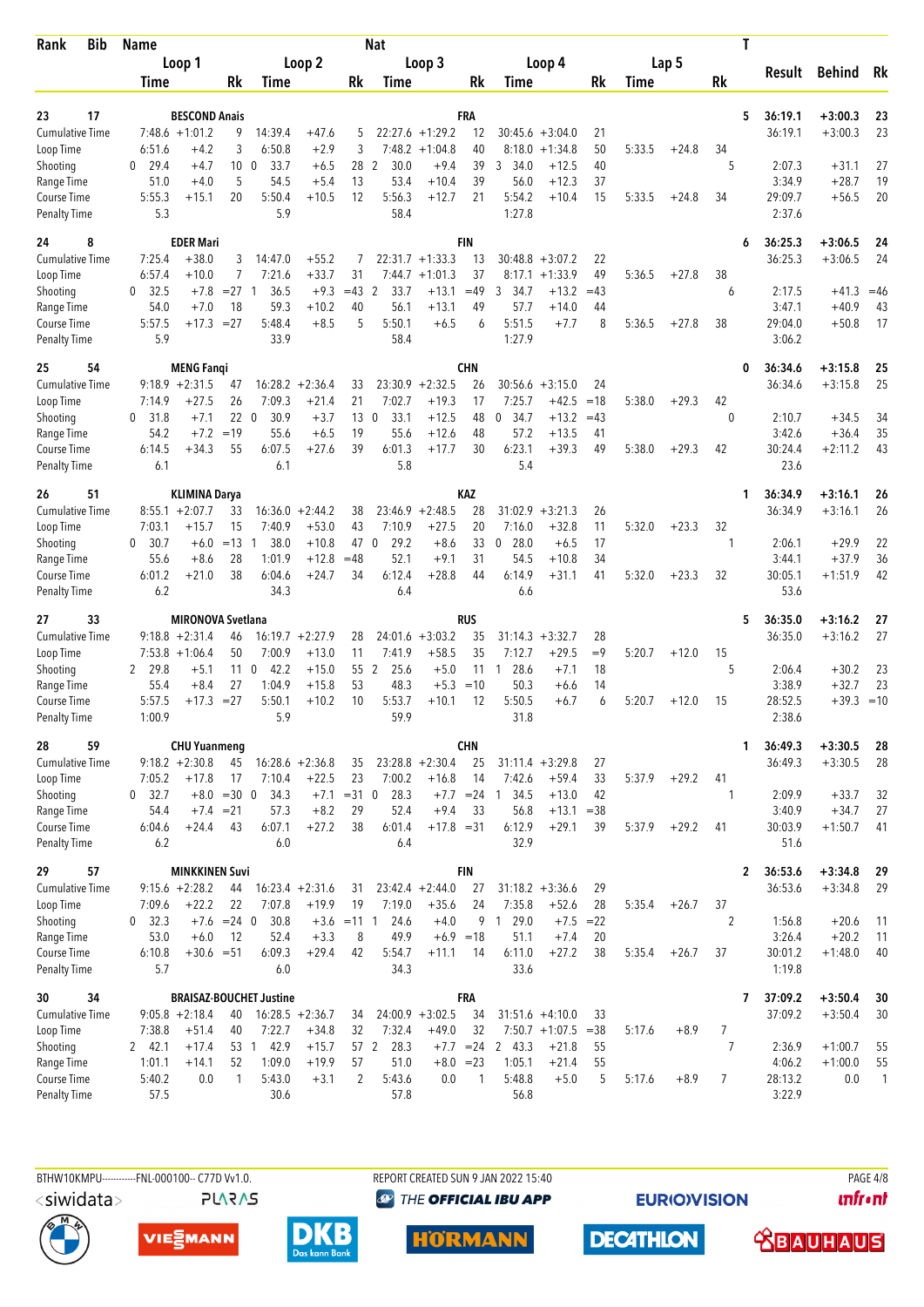| <b>Bib</b><br>Rank                  | <b>Name</b>     |                                         |                 |                             |                               |                     | <b>Nat</b>                   |                              |             |                              |                              |             |        |              |                | T |                    |                        |              |
|-------------------------------------|-----------------|-----------------------------------------|-----------------|-----------------------------|-------------------------------|---------------------|------------------------------|------------------------------|-------------|------------------------------|------------------------------|-------------|--------|--------------|----------------|---|--------------------|------------------------|--------------|
|                                     |                 | Loop 1                                  |                 |                             | Loop 2                        |                     |                              | Loop 3                       |             |                              | Loop 4                       |             |        | Lap 5        |                |   | Result             | <b>Behind</b>          | Rk           |
|                                     | Time            |                                         | Rk              | Time                        |                               | Rk                  | Time                         |                              | Rk          | Time                         |                              | Rk          | Time   |              | Rk             |   |                    |                        |              |
|                                     |                 |                                         |                 |                             |                               |                     |                              |                              |             |                              |                              |             |        |              |                |   |                    |                        |              |
| 25<br>31<br><b>Cumulative Time</b>  |                 | <b>HINZ Vanessa</b><br>$8:20.0 +1:32.6$ |                 |                             | $16:29.9 + 2:38.1$            |                     |                              | $23:59.3 + 3:00.9$           | GER<br>32   | 31:37.5                      | $+3:55.9$                    | 32          |        |              |                | 4 | 37:16.4<br>37:16.4 | $+3:57.6$<br>$+3:57.6$ | 31<br>31     |
| Loop Time                           | 7:02.0          | $+14.6$                                 | 16<br>11        | 8:09.9                      | $+1:22.0$                     | 36<br>51            | 7:29.4                       | $+46.0$                      | 29          | 7:38.2                       | $+55.0$                      | $=29$       | 5:38.9 | $+30.2$      | 43             |   |                    |                        |              |
| Shooting                            | 34.1<br>0       | $+9.4$                                  | 38              | 2<br>42.1                   | $+14.9$                       | 54                  | 32.1<br>1                    | $+11.5$                      | $=46$       | 29.0                         | $+7.5$                       | $= 22$      |        |              | 4              |   | 2:17.5             | $+41.3$                | $=46$        |
| Range Time                          | 1:00.1          | $+13.1$                                 | 51              | 1:05.5                      | $+16.4$                       | 54                  | 55.1                         | $+12.1$                      | $=42$       | 52.2                         | $+8.5$                       | $= 25$      |        |              |                |   | 3:52.9             | $+46.7$                | 49           |
| Course Time                         | 5:56.2          | $+16.0$                                 | 23              | 6:01.1                      | $+21.2$                       | 29                  | 5:57.9                       | $+14.3$                      | 23          | 6:10.5                       | $+26.7$                      | 37          | 5:38.9 | $+30.2$      | 43             |   | 29:44.6            | $+1:31.4$              | 36           |
| <b>Penalty Time</b>                 | 5.7             |                                         |                 | 1:03.3                      |                               |                     | 36.3                         |                              |             | 35.5                         |                              |             |        |              |                |   | 2:20.9             |                        |              |
| 32<br>44                            |                 | <b>LIE</b> Lotte                        |                 |                             |                               |                     |                              |                              | <b>BEL</b>  |                              |                              |             |        |              |                | 2 | 37:21.7            | +4:02.9                | 32           |
| <b>Cumulative Time</b>              |                 | $8:56.4 + 2:09.0$                       | 34              | 16:03.8                     | $+2:12.0$                     | 26                  |                              | $23:48.7 + 2:50.3$           | 31          |                              | $31:34.3 + 3:52.7$           | 30          |        |              |                |   | 37:21.7            | $+4:02.9$              | 32           |
| Loop Time                           | 7:16.4          | $+29.0$                                 | 29              | 7:07.4                      | $+19.5$                       | 18                  | 7:44.9                       | $+1:01.5$                    | 38          | 7:45.6                       | $+1:02.4$                    | 34          | 5:47.4 | $+38.7$      | 52             |   |                    |                        |              |
| Shooting                            | 0, 32.1<br>56.5 | $+7.4$<br>$+9.5$                        | 23<br>32        | $\mathbf 0$<br>27.2<br>56.3 | 0.0<br>$+7.2$                 | 1<br>23             | 30.7<br>$\mathbf{1}$<br>55.4 | $+10.1$<br>$+12.4$           | 41<br>$=46$ | 29.3<br>$\mathbf{1}$<br>53.4 | $+7.8$<br>$+9.7$             | $=26$<br>30 |        |              | $\overline{2}$ |   | 1:59.4<br>3:41.6   | $+23.2$<br>$+35.4$     | 15<br>$= 30$ |
| Range Time<br>Course Time           | 6:14.0          | $+33.8$                                 | 54              | 6:04.8                      | $+24.9$                       | 36                  | 6:13.3                       | $+29.7$                      | 45          | 6:17.4                       | $+33.6$                      | 45          | 5:47.4 | $+38.7$      | 52             |   | 30:36.9            | $+2:23.7$              | 48           |
| <b>Penalty Time</b>                 | 5.9             |                                         |                 | 6.2                         |                               |                     | 36.2                         |                              |             | 34.7                         |                              |             |        |              |                |   | 1:23.2             |                        |              |
| 13<br>33                            |                 | <b>SEMERENKO Valentina</b>              |                 |                             |                               |                     |                              |                              | <b>UKR</b>  |                              |                              |             |        |              |                | 4 | 37:21.9            | $+4:03.1$              | 33           |
| <b>Cumulative Time</b>              | 7:47.1          | +59.7                                   | 7               | 15:02.0                     | $+1:10.2$                     | 10                  |                              | $23:47.7 + 2:49.3$           | 29          | 31:34.9                      | $+3:53.3$                    | 31          |        |              |                |   | 37:21.9            | $+4:03.1$              | 33           |
| Loop Time                           | 7:00.1          | $+12.7$                                 | 10              | 7:14.9                      | $+27.0$                       | 25                  |                              | $8:45.7 + 2:02.3$            | 56          |                              | $7:47.2 +1:04.0$             | 36          | 5:47.0 | $+38.3$      | 51             |   |                    |                        |              |
| Shooting                            | 31.4<br>0       | $+6.7$                                  | 19              | $\mathbf 0$<br>33.0         | $+5.8$                        | 233                 | 31.8                         | $+11.2$                      | 45          | 30.2<br>$\overline{1}$       | $+8.7$                       | $=31$       |        |              | 4              |   | 2:06.6             | $+30.4$                | 24           |
| Range Time                          | 54.8            | $+7.8$                                  | 24              | 54.9                        | $+5.8$                        | 15                  | 53.8                         | $+10.8$                      | 40          | 56.8                         | $+13.1$                      | $= 38$      |        |              |                |   | 3:40.3             | $+34.1$                | $= 25$       |
| Course Time<br><b>Penalty Time</b>  | 5:58.8<br>6.4   | $+18.6$                                 | 31              | 6:13.3<br>6.6               | $+33.4$                       | 48                  | 6:14.8<br>1:37.0             | $+31.2$                      | 49          | 6:15.5<br>34.8               | $+31.7$                      | 42          | 5:47.0 | $+38.3$      | 51             |   | 30:29.4<br>2:24.9  | $+2:16.2$              | 44           |
| 45<br>34                            |                 | <b>TODOROVA Milena</b>                  |                 |                             |                               |                     |                              |                              | <b>BUL</b>  |                              |                              |             |        |              |                | 5 | 37:22.1            | $+4:03.3$              | 34           |
| <b>Cumulative Time</b>              |                 | $8:44.1 + 1:56.7$                       | 27              |                             | $15:40.0 + 1:48.2$            | 19                  |                              | $24:00.2 +3:01.8$            | 33          |                              | $31:58.6 + 4:17.0$           | 35          |        |              |                |   | 37:22.1            | $+4:03.3$              | 34           |
| Loop Time                           | 7:02.1          | $+14.7$                                 | 12              | 6:55.9                      | $+8.0$                        | 6                   | 8:20.2                       | $+1:36.8$                    | 51          | 7:58.4                       | $+1:15.2$                    | 45          | 5:23.5 | $+14.8$      | 19             |   |                    |                        |              |
| Shooting                            | 0, 32.3         | $+7.6$                                  | $= 24 \ 0$      | 33.1                        | $+5.9$                        | 24                  | 3<br>34.6                    | $+14.0$                      | $=52$       | 2<br>32.6                    | $+11.1$                      | $= 38$      |        |              | 5              |   | 2:12.7             | $+36.5$                | 38           |
| Range Time                          | 55.1            | $+8.1$                                  | 25              | 56.1                        | $+7.0$                        | 21                  | 57.5                         | $+14.5$                      | 53          | 56.9                         | $+13.2$                      | 40          |        |              |                |   | 3:45.6             | $+39.4$                | 38           |
| Course Time<br><b>Penalty Time</b>  | 6:00.5<br>6.5   | $+20.3$                                 | 35              | 5:54.1<br>5.7               | $+14.2$                       | 18                  | 5:52.7<br>1:29.9             | $+9.1$                       | 10          | 6:00.2<br>1:01.2             | $+16.4$                      | 23          | 5:23.5 | $+14.8$      | 19             |   | 29:11.0<br>2:43.4  | $+57.8$                | 21           |
|                                     |                 |                                         |                 |                             |                               |                     |                              |                              |             |                              |                              |             |        |              |                |   |                    |                        |              |
| 35<br>20                            |                 | JISLOVA Jessica                         |                 |                             |                               |                     |                              |                              | <b>CZE</b>  |                              |                              |             |        |              |                | 4 | 37:27.2            | $+4:08.4$              | 35           |
| <b>Cumulative Time</b><br>Loop Time | 7:40.0          | $8:52.0 + 2:04.6$<br>$+52.6$            | 31<br>41        | 7:47.6                      | $16:39.6 + 2:47.8$<br>$+59.7$ | 40<br>47            | 7:41.7                       | $24:21.3 +3:22.9$<br>$+58.3$ | 38<br>34    | 7:33.4                       | $31:54.7 +4:13.1$<br>$+50.2$ | 34<br>24    | 5:32.5 | $+23.8$      | 33             |   | 37:27.2            | $+4:08.4$              | 35           |
| Shooting                            | 142.2           | $+17.5$                                 | $= 54$          | 41.1<br>-1                  | $+13.9$                       | 53                  | 31.1<br>$\overline{1}$       | $+10.5$                      | $=42$       | 30.2<br>-1                   | $+8.7$                       | $= 31$      |        |              | 4              |   | 2:24.8             | $+48.6$                | 51           |
| Range Time                          | 1:04.9          | $+17.9$                                 | 54              | 1:06.2                      | $+17.1$                       | 56                  | 55.3                         | $+12.3$                      | 45          | 54.8                         | $+11.1$                      | 35          |        |              |                |   | 4:01.2             | $+55.0$                | 52           |
| Course Time                         | 6:01.1          | $+20.9$                                 | 37              | 6:08.1                      | $+28.2$                       | 41                  | 6:11.5                       | $+27.9$                      | 43          | 6:05.4                       | $+21.6$                      | 31          | 5:32.5 | $+23.8$      | 33             |   | 29:58.6            | $+1:45.4$              | 39           |
| <b>Penalty Time</b>                 | 34.0            |                                         |                 | 33.3                        |                               |                     | 34.8                         |                              |             | 33.2                         |                              |             |        |              |                |   | 2:15.5             |                        |              |
| 21<br>36                            |                 | <b>DZHIMA Yuliia</b>                    |                 |                             |                               |                     |                              |                              | UKR         |                              |                              |             |        |              |                | 6 | 37:31.4            | $+4:12.6$              | 36           |
| Cumulative Time                     |                 | $9:33.4 +2:46.0$                        | 51              |                             | $16:38.9 + 2:47.1$            | 39                  |                              | $24:26.6 + 3:28.2$           | 40          |                              | $32:07.8 +4:26.2$            | 38          |        |              |                |   | 37:31.4            | $+4:12.6$              | 36           |
| Loop Time                           |                 | $8:19.4 + 1:32.0$                       | 56              | 7:05.5                      | $+17.6$                       | 17                  |                              | $7:47.7 +1:04.3$             | 39          | 7:41.2                       | $+58.0$                      | 32          | 5:23.6 | $+14.9$ = 20 |                |   |                    |                        |              |
| Shooting<br>Range Time              | 3 34.8<br>57.3  | $+10.1$<br>$+10.3$                      | 42 0<br>$=40$   | 32.8<br>54.7                | $+5.6$                        | $+5.6$ = 21 2<br>14 | 28.2<br>52.5                 | $+7.6$<br>$+9.5$             | 34          | 23 1 29.3<br>51.0            | $+7.8$<br>$+7.3$             | $=26$<br>19 |        |              | 6              |   | 2:05.3<br>3:35.5   | $+29.1$<br>$+29.3$     | 20<br>20     |
| Course Time                         | 5:54.0          | $+13.8$                                 | 19              | 6:04.7                      | $+24.8$                       | 35                  | 5:49.9                       | $+6.3$                       | $=4$        | 6:16.5                       | $+32.7$                      | 44          | 5:23.6 | $+14.9 = 20$ |                |   | 29:28.7            | $+1:15.5$              | 28           |
| <b>Penalty Time</b>                 | 1:28.0          |                                         |                 | 6.0                         |                               |                     | 1:05.2                       |                              |             | 33.6                         |                              |             |        |              |                |   | 3:13.0             |                        |              |
| 38<br>37                            |                 | <b>BENDIKA Baiba</b>                    |                 |                             |                               |                     |                              |                              | LAT         |                              |                              |             |        |              |                | 6 | 37:37.4            | $+4:18.6$              | 37           |
| <b>Cumulative Time</b>              |                 | $8:54.1 + 2:06.7$                       | 32              |                             | $16:49.9 + 2:58.1$            | 42                  |                              | $24:20.7 + 3:22.3$           | 37          |                              | $32:12.4 +4:30.8$            | 39          |        |              |                |   | 37:37.4            | $+4:18.6$              | 37           |
| Loop Time                           | 7:19.1          | $+31.7$                                 | 31              |                             | $7:55.8$ +1:07.9              | 48                  | 7:30.8                       | $+47.4$                      | 30          |                              | $7:51.7 +1:08.5$             | 41          | 5:25.0 | $+16.3$      | 24             |   |                    |                        |              |
| Shooting                            | 1, 31.0         | $+6.3$                                  | 16 <sub>2</sub> | 33.6                        | $+6.4$                        | 27 1                | 29.0                         | $+8.4$                       | 31          | 2 30.1                       | $+8.6$                       | 30          |        |              | 6              |   | 2:03.9             | $+27.7 = 18$           |              |
| Range Time<br>Course Time           | 55.3<br>5:50.2  | $+8.3$<br>$+10.0$                       | 26<br>10        | 57.4<br>5:53.9              | $+8.3$<br>$+14.0$             | 30<br>17            | 51.7<br>6:04.3               | $+8.7 = 27$<br>$+20.7$       | 36          | 53.5<br>5:53.9               | $+9.8$<br>$+10.1$            | 31<br>13    | 5:25.0 | $+16.3$      | 24             |   | 3:37.9<br>29:07.3  | $+31.7$<br>$+54.1$     | 21<br>18     |
| <b>Penalty Time</b>                 | 33.6            |                                         |                 | 1:04.5                      |                               |                     | 34.7                         |                              |             | 1:04.3                       |                              |             |        |              |                |   | 3:17.2             |                        |              |
| 53<br>38                            |                 | <b>PERSSON Linn</b>                     |                 |                             |                               |                     |                              |                              | <b>SWE</b>  |                              |                              |             |        |              |                | 5 | 37:44.4            | $+4:25.6$              | 38           |
| <b>Cumulative Time</b>              |                 | $9:25.2 +2:37.8$                        | 49              |                             | $17:25.3 +3:33.5$             | 50                  |                              | $24:24.5 +3:26.1$            | 39          |                              | $32:18.4 +4:36.8$            | 40          |        |              |                |   | 37:44.4            | $+4:25.6$              | 38           |
| Loop Time                           | 7:22.2          | $+34.8$                                 | 32              |                             | $8:00.1 + 1:12.2$             | 49                  | 6:59.2                       | $+15.8$                      | 12          |                              | $7:53.9 +1:10.7$             | 42          | 5:26.0 | $+17.3$      | 26             |   |                    |                        |              |
| Shooting                            | $1 \quad 33.7$  | $+9.0$                                  | $=36$ 2         | 34.9                        | $+7.7$                        | 35                  | 27.6<br>$\overline{0}$       |                              |             | $+7.0 = 18$ 2 36.2           | $+14.7$                      | 46          |        |              | 5              |   | 2:12.4             | $+36.2$                | 37           |
| Range Time<br>Course Time           | 58.0<br>5:51.6  | $+11.0$<br>$+11.4$                      | 44<br>12        | 58.5<br>6:00.7              | $+9.4$<br>$+20.8$             | 38<br>26            | 50.5<br>6:02.6               | $+7.5$<br>$+19.0$            | 20<br>34    | 59.4<br>5:51.6               | $+15.7$<br>$+7.8$            | 47<br>9     | 5:26.0 | $+17.3$      | 26             |   | 3:46.4<br>29:12.5  | $+40.2$<br>$+59.3$     | 41<br>23     |
| <b>Penalty Time</b>                 | 32.6            |                                         |                 | 1:00.8                      |                               |                     | 6.1                          |                              |             | 1:02.9                       |                              |             |        |              |                |   | 2:42.5             |                        |              |
|                                     |                 |                                         |                 |                             |                               |                     |                              |                              |             |                              |                              |             |        |              |                |   |                    |                        |              |

**PLARAS** 

BTHW10KMPU-----------FNL-000100-- C77D W1.0. REPORT CREATED SUN 9 JAN 2022 15:40 PAGE 5/8 **<sup><sup>3</sup>** THE OFFICIAL IBU APP</sup>

**EURIOVISION** 

**unfront** 









**DECATHLON** 

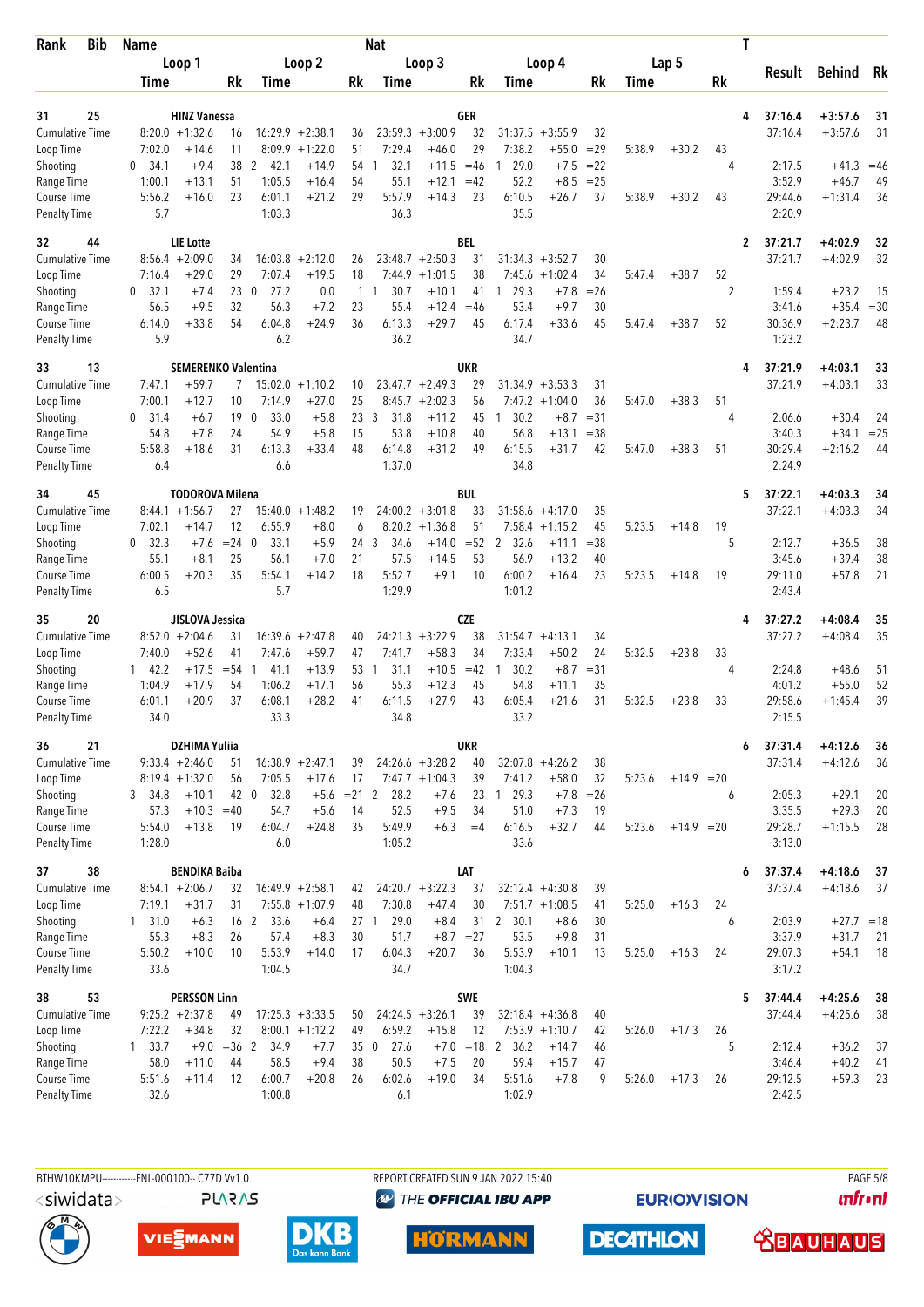| Bib<br><b>Rank</b>                        | <b>Name</b>              |                                        |                 |                                  |                                        |                 | <b>Nat</b>                       |                                        |                 |                               |                                        |             |        |         |                      | T                         |                      |          |
|-------------------------------------------|--------------------------|----------------------------------------|-----------------|----------------------------------|----------------------------------------|-----------------|----------------------------------|----------------------------------------|-----------------|-------------------------------|----------------------------------------|-------------|--------|---------|----------------------|---------------------------|----------------------|----------|
|                                           |                          | Loop 1                                 |                 |                                  | Loop 2                                 |                 |                                  | Loop 3                                 |                 |                               | Loop 4                                 |             |        | Lap 5   |                      | Result                    | <b>Behind</b>        | Rk       |
|                                           | Time                     |                                        | <b>Rk</b>       | Time                             |                                        | Rk              | Time                             |                                        | Rk              | Time                          |                                        | Rk          | Time   |         | Rk                   |                           |                      |          |
| 39<br>39                                  |                          | <b>BOTET Paula</b>                     |                 |                                  |                                        |                 |                                  |                                        | FRA             |                               |                                        |             |        |         |                      | 37:44.5<br>$\overline{2}$ | $+4:25.7$            | 39       |
| <b>Cumulative Time</b>                    |                          | $9:44.2 + 2:56.8$                      | 53              | 17:13.5                          | $+3:21.7$                              | 48              |                                  | $24:26.9 + 3:28.5$                     | 41              | 31:58.7                       | $+4:17.1$                              | 36          |        |         |                      | 37:44.5                   | $+4:25.7$            | 39       |
| Loop Time                                 |                          | $8:09.2 +1:21.8$                       | 53              | 7:29.3                           | $+41.4$                                | 36              | 7:13.4                           | $+30.0$                                | 21              | 7:31.8                        | $+48.6$                                | 23          | 5:45.8 | $+37.1$ | 49                   |                           |                      |          |
| Shooting                                  | 2<br>43.0                | $+18.3$                                | 57              | 38.2<br>$\mathbf{0}$             | $+11.0$                                | 49              | 28.9<br>$\mathbf{0}$             | $+8.3$                                 | $=29$           | 39.0<br>$\mathbf{0}$          | $+17.5$                                | 53          |        |         | 2                    | 2:29.3                    | $+53.1$              | 52       |
| Range Time                                | 1:06.4<br>6:01.4         | $+19.4$<br>$+21.2$                     | 56<br>39        | 1:00.1<br>6:23.0                 | $+11.0$<br>$+43.1$                     | $=43$<br>53     | 52.0<br>6:14.9                   | $+9.0$<br>$+31.3$                      | $=29$<br>50     | 1:01.2<br>6:24.4              | $+17.5$<br>$+40.6$                     | 51<br>$=50$ | 5:45.8 | $+37.1$ | 49                   | 3:59.7<br>30:49.5         | $+53.5$<br>$+2:36.3$ | 51<br>50 |
| <b>Course Time</b><br><b>Penalty Time</b> | 1:01.4                   |                                        |                 | 6.2                              |                                        |                 | 6.5                              |                                        |                 | 6.2                           |                                        |             |        |         |                      | 1:20.4                    |                      |          |
| 42<br>40                                  |                          | <b>PILCHUK Alina</b>                   |                 |                                  |                                        |                 |                                  |                                        | <b>BLR</b>      |                               |                                        |             |        |         |                      | $\mathbf{2}$<br>37:46.4   | $+4:27.6$            | 40       |
| <b>Cumulative Time</b>                    |                          | $9:23.6 + 2:36.2$                      | 48              |                                  | $16:52.7 + 3:00.9$                     | 43              | 24:34.9                          | $+3:36.5$                              | 42              | 32:04.8                       | $+4:23.2$                              | 37          |        |         |                      | 37:46.4                   | $+4:27.6$            | 40       |
| Loop Time<br>Shooting                     | 7:43.6<br>$1 \quad 34.3$ | $+56.2$<br>$+9.6$                      | 43<br>40        | 7:29.1<br>$\overline{0}$<br>31.3 | $+41.2$<br>$+4.1$                      | 35<br>15        | 7:42.2<br>28.6<br>$\overline{1}$ | $+58.8$<br>$+8.0$                      | 36<br>$= 27$    | 7:29.9<br>34.1<br>$\mathbf 0$ | $+46.7$<br>$+12.6$                     | 21<br>41    | 5:41.6 | $+32.9$ | 45<br>$\overline{2}$ | 2:08.4                    | $+32.2$              | 29       |
| Range Time                                | 57.3                     | $+10.3$                                | $=40$           | 54.1                             | $+5.0$                                 | 12              | 52.6                             | $+9.6$                                 | $=35$           | 57.6                          | $+13.9$                                | $=42$       |        |         |                      | 3:41.6                    | $+35.4$              | $=30$    |
| <b>Course Time</b>                        | 6:11.9                   | $+31.7$                                | 53              | 6:28.9                           | $+49.0$                                | 55              | 6:14.6                           | $+31.0$                                | 48              | 6:26.1                        | $+42.3$                                | 52          | 5:41.6 | $+32.9$ | 45                   | 31:03.1                   | $+2:49.9$            | 52       |
| <b>Penalty Time</b>                       | 34.3                     |                                        |                 | 6.1                              |                                        |                 | 35.0                             |                                        |                 | 6.2                           |                                        |             |        |         |                      | 1:21.6                    |                      |          |
| 26<br>41                                  |                          | <b>HERRMANN Denise</b>                 |                 |                                  |                                        |                 |                                  |                                        | GER             |                               |                                        |             |        |         |                      | 37:55.3<br>8              | $+4:36.5$            | 41       |
| <b>Cumulative Time</b><br>Loop Time       | 7:40.3                   | $8:59.3 +2:11.9$<br>$+52.9$            | 36<br>42        | 7:21.2                           | $16:20.5 + 2:28.7$<br>$+33.3$          | 29<br>29        |                                  | $24:36.7 + 3:38.3$<br>$8:16.2 +1:32.8$ | 43<br>50        | 32:27.4                       | $+4:45.8$<br>$7:50.7 +1:07.5$          | 42<br>$=38$ | 5:27.9 | $+19.2$ | 28                   | 37:55.3                   | $+4:36.5$            | 41       |
| Shooting                                  | 2<br>35.1                | $+10.4$                                | 43              | 33.4<br>$\mathbf{1}$             | $+6.2$                                 | 253             | 32.1                             | $+11.5$                                | $=46$           | $\overline{2}$<br>30.7        | $+9.2$                                 | $=33$       |        |         | 8                    | 2:11.4                    | $+35.2$              | 35       |
| Range Time                                | 56.6                     | $+9.6$                                 | $=33$           | 57.7                             | $+8.6$                                 | 32              | 55.1                             | $+12.1$                                | $=42$           | 52.5                          | $+8.8$                                 | $= 28$      |        |         |                      | 3:41.9                    | $+35.7$              | 33       |
| Course Time                               | 5:42.8                   | $+2.6$                                 | $\overline{2}$  | 5:49.1                           | $+9.2$                                 | 7               | 5:51.0                           | $+7.4$                                 | 8               | 5:57.0                        | $+13.2 = 17$                           |             | 5:27.9 | $+19.2$ | 28                   | 28:47.8                   | $+34.6$              | 5        |
| <b>Penalty Time</b>                       | 1:00.8                   |                                        |                 | 34.3                             |                                        |                 | 1:30.0                           |                                        |                 | 1:01.2                        |                                        |             |        |         |                      | 4:06.5                    |                      |          |
| 43<br>42                                  |                          | <b>TOMINGAS Tuuli</b>                  |                 |                                  |                                        |                 |                                  |                                        | <b>EST</b>      |                               |                                        |             |        |         |                      | 5<br>38:02.2              | +4:43.4              | 42       |
| <b>Cumulative Time</b><br>Loop Time       | 7:08.0                   | $8:48.0 + 2:00.6$<br>$+20.6$           | 28<br>21        | 7:35.0                           | $16:23.0 + 2:31.2$<br>$+47.1$          | 30<br>39        | 7:56.8                           | $24:19.8 + 3:21.4$<br>$+1:13.4$        | 36<br>44        |                               | $32:20.2 +4:38.6$<br>$8:00.4 +1:17.2$  | 41<br>46    | 5:42.0 | $+33.3$ | 46                   | 38:02.2                   | $+4:43.4$            | 42       |
| Shooting                                  | $\mathbf{0}$<br>30.7     | $+6.0$                                 | $=13$           | 31.6<br>-1                       | $+4.4$                                 | $=17$ 2         | 28.9                             | $+8.3$                                 | $= 29$          | 2<br>32.6                     | $+11.1$                                | $=38$       |        |         | 5                    | 2:03.9                    | $+27.7 = 18$         |          |
| Range Time                                | 57.2                     | $+10.2$                                | 39              | 57.6                             | $+8.5$                                 | 31              | 55.2                             | $+12.2$                                | 44              | 57.9                          | $+14.2$                                | 45          |        |         |                      | 3:47.9                    | $+41.7$              | 44       |
| Course Time                               | 6:04.9                   | $+24.7$                                | 44              | 6:01.8                           | $+21.9$                                | 31              | 5:55.7                           | $+12.1 = 17$                           |                 | 5:57.0                        | $+13.2$                                | $=17$       | 5:42.0 | $+33.3$ | 46                   | 29:41.4                   | $+1:28.2$            | 35       |
| <b>Penalty Time</b>                       | 5.9                      |                                        |                 | 35.6                             |                                        |                 | 1:05.9                           |                                        |                 | 1:05.4                        |                                        |             |        |         |                      | 2:52.9                    |                      |          |
| 41<br>43                                  |                          | <b>FIALKOVA Ivona</b>                  |                 |                                  |                                        |                 |                                  |                                        | <b>SVK</b>      |                               |                                        |             |        |         |                      | 38:03.3<br>6              | $+4:44.5$            | 43       |
| Cumulative Time<br>Loop Time              | 7:36.1                   | $9:14.1 + 2:26.7$<br>$+48.7$           | 43<br>38        |                                  | $17:21.9 + 3:30.1$<br>$8:07.8 +1:19.9$ | 49<br>50        |                                  | $25:18.2 +4:19.8$<br>$7:56.3 +1:12.9$  | 50<br>43        | 32:47.4<br>7:29.2             | $+5:05.8$<br>$+46.0$                   | 45<br>20    | 5:15.9 | $+7.2$  | 4                    | 38:03.3                   | $+4:44.5$            | 43       |
| Shooting                                  | 32.5<br>1                | $+7.8$                                 | $= 27$ 2        | 33.9                             | $+6.7$                                 | 30 <sub>2</sub> | 25.4                             | $+4.8$                                 | 10 <sup>°</sup> | 26.0<br>-1                    | $+4.5$                                 | 10          |        |         | 6                    | 1:57.9                    | $+21.7$              | 13       |
| Range Time                                | 57.0                     | $+10.0$                                | $=36$           | 57.0                             | $+7.9$                                 | $=26$           | 48.5                             | $+5.5$                                 | 12              | 49.1                          | $+5.4$                                 | 11          |        |         |                      | 3:31.6                    | $+25.4$              | 14       |
| <b>Course Time</b>                        | 6:06.2                   | $+26.0$                                | 46              | 6:10.2                           | $+30.3$                                | 44              | 6:07.1                           | $+23.5$                                | 42              | 6:08.0                        | $+24.2$                                | 34          | 5:15.9 | $+7.2$  | 4                    | 29:47.4                   | $+1:34.2$            | 38       |
| <b>Penalty Time</b>                       | 32.8                     |                                        |                 | 1:00.6                           |                                        |                 | 1:00.6                           |                                        |                 | 32.1                          |                                        |             |        |         |                      | 3:06.2                    |                      |          |
| 14<br>44                                  |                          | <b>NILSSON Stina</b>                   |                 |                                  |                                        |                 |                                  |                                        | <b>SWE</b>      |                               |                                        |             |        |         |                      | 38:03.7<br>7              | $+4:44.9$            | 44       |
| Cumulative Time<br>Loop Time              | 7:39.6<br>6:52.6         | $+52.2$<br>$+5.2$                      | 5<br>4          | 7:32.6                           | $15:12.2 + 1:20.4$<br>$+44.7$          | 12<br>38        |                                  | $23:48.1 + 2:49.7$<br>$8:35.9 +1:52.5$ | 30<br>55        |                               | $32:34.9 +4:53.3$<br>$8:46.8 + 2:03.6$ | 44          | 5:28.8 | $+20.1$ | 30                   | 38:03.7                   | $+4:44.9$            | 44       |
| Shooting                                  | $0$ 35.5                 | $+10.8$                                |                 | 45 1 42.6                        | $+15.4$                                |                 | 56 3<br>36.3                     | $+15.7$                                | 56              | 3 38.1                        | $+16.6$                                | 56<br>50    |        |         | $\overline{7}$       | 2:32.6                    | $+56.4$              | 54       |
| Range Time                                | 56.6                     | $+9.6 = 33$                            |                 | 1:05.6                           | $+16.5$                                | 55              | 58.5                             | $+15.5$                                | 54              | 1:04.1                        | $+20.4$                                | 54          |        |         |                      | 4:04.8                    | $+58.6$              | 54       |
| Course Time                               | 5:50.4                   | $+10.2$                                | 11              | 5:54.3                           | $+14.4$                                | 19              | 6:05.2                           | $+21.6$                                | 40              | 6:14.6                        | $+30.8$                                | 40          | 5:28.8 | $+20.1$ | 30                   | 29:33.3                   | $+1:20.1$            | 30       |
| <b>Penalty Time</b>                       | 5.5                      |                                        |                 | 32.7                             |                                        |                 | 1:32.2                           |                                        |                 | 1:28.1                        |                                        |             |        |         |                      | 3:38.6                    |                      |          |
| 19<br>45                                  |                          | <b>ZUK Kamila</b>                      |                 |                                  |                                        |                 |                                  |                                        | <b>POL</b>      |                               |                                        |             |        |         |                      | 38:11.4<br>8              | $+4:52.6$            | 45       |
| <b>Cumulative Time</b><br>Loop Time       |                          | $9:01.8 + 2:14.4$<br>$7:50.8 + 1:03.4$ | 38<br>48        |                                  | $17:34.5 + 3:42.7$<br>$8:32.7 +1:44.8$ | 51<br>54        |                                  | $25:23.0 +4:24.6$<br>$7:48.5 +1:05.1$  | 52<br>41        | 7:25.5                        | $32:48.5 + 5:06.9$<br>$+42.3$          | 46<br>17    | 5:22.9 | $+14.2$ | 18                   | 38:11.4                   | $+4:52.6$            | 45       |
| Shooting                                  | 2 37.8                   | $+13.1$                                | 50 <sub>3</sub> | 36.4                             |                                        | $+9.2 = 40$ 2   | 28.1                             | $+7.5$                                 | 22              | 26.8<br>$\overline{1}$        | $+5.3$                                 | 12          |        |         | 8                    | 2:09.2                    | $+33.0 = 30$         |          |
| Range Time                                | 59.1                     | $+12.1$                                | 46              | 1:03.5                           | $+14.4$                                | 52              | 51.0                             | $+8.0 = 23$                            |                 | 48.8                          | $+5.1$                                 | 10          |        |         |                      | 3:42.4                    | $+36.2$              | 34       |
| Course Time                               | 5:49.6                   | $+9.4$                                 | 9               | 5:58.7                           | $+18.8$                                | 23              | 5:55.7                           | $+12.1 = 17$                           |                 | 6:04.4                        | $+20.6$                                | 29          | 5:22.9 | $+14.2$ | 18                   | 29:11.3                   | $+58.1$              | 22       |
| <b>Penalty Time</b>                       | 1:02.1                   |                                        |                 | 1:30.4                           |                                        |                 | 1:01.8                           |                                        |                 | 32.3                          |                                        |             |        |         |                      | 4:06.8                    |                      |          |
| 48<br>46                                  |                          | <b>BASERGA Amy</b>                     |                 |                                  |                                        |                 |                                  |                                        | SUI             |                               |                                        |             |        |         |                      | 38:16.8<br>2              | $+4:58.0$            | 46       |
| <b>Cumulative Time</b><br>Loop Time       | 7:36.2                   | $9:26.2 +2:38.8$<br>$+48.8$            | 50<br>39        | 7:32.0                           | $16:58.2 + 3:06.4$<br>$+44.1$          | 47<br>37        | 7:39.0                           | $24:37.2 +3:38.8$<br>$+55.6$           | 44<br>33        |                               | $32:28.3 +4:46.7$<br>$7:51.1 + 1:07.9$ | 43<br>40    | 5:48.5 | $+39.8$ | 53                   | 38:16.8                   | $+4:58.0$            | 46       |
| Shooting                                  | 128.1                    | $+3.4$                                 | 5               | 29.9<br>$\mathbf 0$              | $+2.7$                                 | 8               | 26.2<br>$\mathbf 0$              |                                        |                 | $+5.6$ = 15 1 29.1            | $+7.6$                                 | 24          |        |         | $\overline{2}$       | 1:53.5                    | $+17.3$              | 8        |
| Range Time                                | 51.1                     | $+4.1$                                 | 6               | 51.2                             | $+2.1$                                 | 5               | 47.6                             | $+4.6$                                 | 8               | 51.4                          | $+7.7$                                 | $=22$       |        |         |                      | 3:21.3                    | $+15.1$              | 6        |
| Course Time                               | 6:10.1                   | $+29.9$                                | 50              | 6:34.4                           | $+54.5$                                | 57              |                                  | $6:45.3 +1:01.7$                       | 57              | 6:24.4                        | $+40.6 = 50$                           |             | 5:48.5 | $+39.8$ | 53                   | 31:42.7                   | $+3:29.5$            | 56       |
| <b>Penalty Time</b>                       | 35.0                     |                                        |                 | 6.3                              |                                        |                 | 6.1                              |                                        |                 | 35.2                          |                                        |             |        |         |                      | 1:22.7                    |                      |          |

**PLARAS** 

BTHW10KMPU-----------FNL-000100-- C77D W1.0. REPORT CREATED SUN 9 JAN 2022 15:40 **<sup><sup>3</sup>** THE OFFICIAL IBU APP</sup>

**EURIOVISION** 











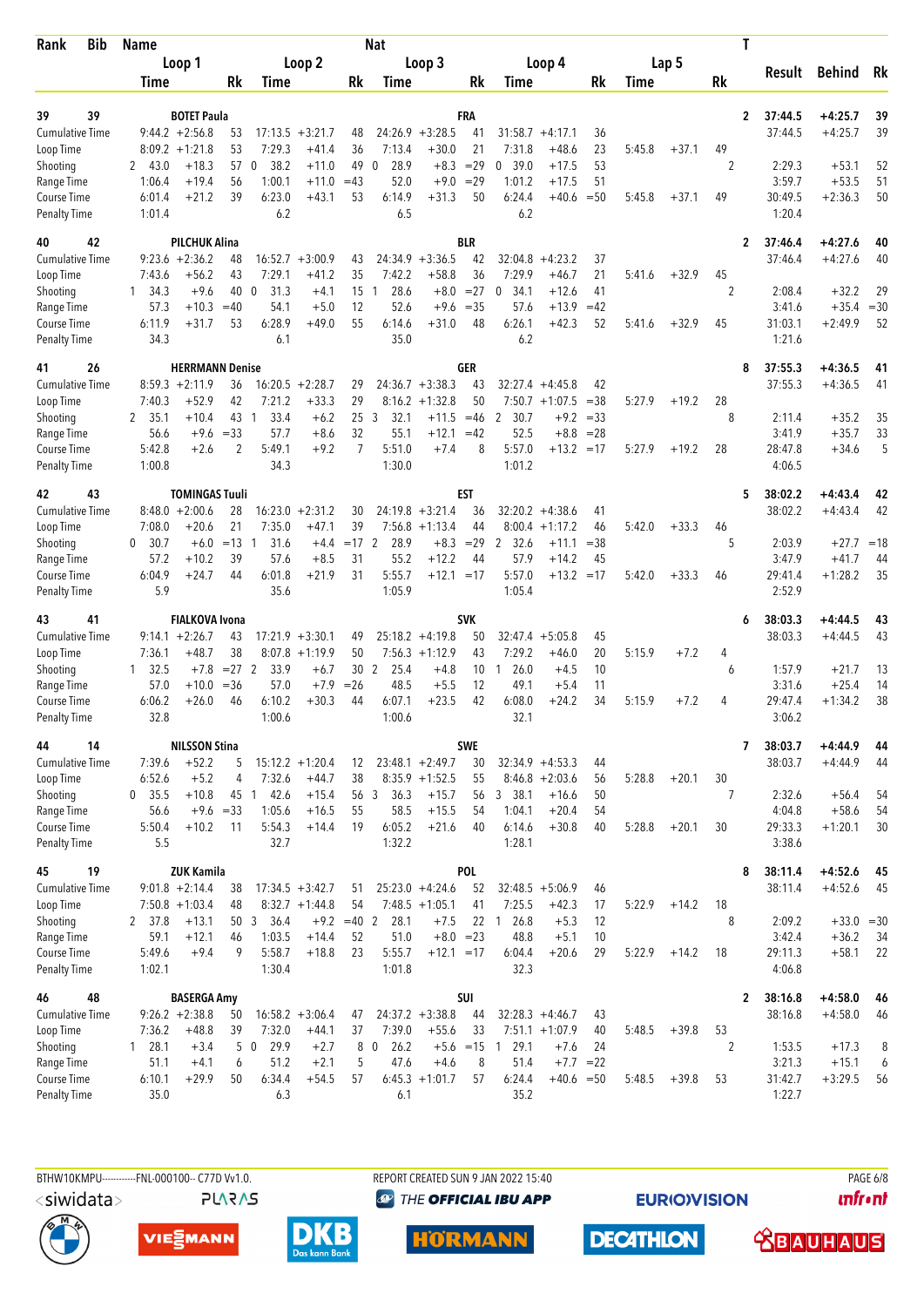| Bib<br>Rank                        | Name                   |                                              |               |                                   |                    |            | <b>Nat</b>                     |                    |                  |                            |                    |                |        |              |       | T                       |                        |             |
|------------------------------------|------------------------|----------------------------------------------|---------------|-----------------------------------|--------------------|------------|--------------------------------|--------------------|------------------|----------------------------|--------------------|----------------|--------|--------------|-------|-------------------------|------------------------|-------------|
|                                    |                        | Loop 1                                       |               |                                   | Loop 2             |            |                                | Loop 3             |                  |                            | Loop 4             |                |        | Lap 5        |       |                         |                        | Rk          |
|                                    | Time                   |                                              | Rk            | Time                              |                    | Rk         | Time                           |                    | Rk               | Time                       |                    | Rk             | Time   |              | Rk    | Result                  | <b>Behind</b>          |             |
| 47                                 |                        |                                              |               |                                   |                    |            |                                |                    | <b>SVK</b>       |                            |                    |                |        |              |       |                         |                        |             |
| 27<br><b>Cumulative Time</b>       |                        | <b>FIALKOVA Paulina</b><br>$9:12.1 + 2:24.7$ | 42            |                                   | $16:54.7 + 3:02.9$ | 45         |                                | $25:22.3 +4:23.9$  | 51               |                            | $32:53.1 + 5:11.5$ | 48             |        |              |       | 38:17.6<br>7<br>38:17.6 | $+4:58.8$<br>$+4:58.8$ | 47<br>47    |
| Loop Time                          | 7:51.1                 | $+1:03.7$                                    | 49            | 7:42.6                            | $+54.7$            | 45         | 8:27.6                         | $+1:44.2$          | 52               | 7:30.8                     | $+47.6$            | 22             | 5:24.5 | $+15.8$      | 22    |                         |                        |             |
| Shooting                           | 2 34.7                 | $+10.0$                                      | 41            | 36.5<br>1                         | $+9.3$             | $=43$      | 3<br>35.8                      | $+15.2$            | 54               | 28.8<br>1                  | $+7.3$             | 19             |        |              | 7     | 2:15.9                  | $+39.7$                | 44          |
| Range Time                         | 59.3                   | $+12.3$                                      | 48            | 58.1                              | $+9.0$             | $= 35$     | 58.9                           | $+15.9$            | 55               | 50.7                       | $+7.0$             | $=16$          |        |              |       | 3:47.0                  | $+40.8$                | 42          |
| Course Time                        | 5:52.6                 | $+12.4$                                      | 15            | 6:11.6                            | $+31.7$            | 46         | 6:00.2                         | $+16.6$            | 26               | 6:04.6                     | $+20.8$            | 30             | 5:24.5 | $+15.8$      | 22    | 29:33.5                 | $+1:20.3$              | 31          |
| <b>Penalty Time</b>                | 59.2                   |                                              |               | 32.9                              |                    |            | 1:28.5                         |                    |                  | 35.5                       |                    |                |        |              |       | 3:36.2                  |                        |             |
| 56<br>48                           |                        | <b>HETTICH Janina</b>                        |               |                                   |                    |            |                                |                    | <b>GER</b>       |                            |                    |                |        |              |       | 38:18.0<br>5            | $+4:59.2$              | 48          |
| <b>Cumulative Time</b>             |                        | $9:34.3 +2:46.9$                             | 52            | 16:44.0                           | $+2:52.2$          | 41         |                                | $25:17.6 +4:19.2$  | 49               | 32:51.9                    | $+5:10.3$          | 47             |        |              |       | 38:18.0                 | $+4:59.2$              | 48          |
| Loop Time                          | 7:29.3                 | $+41.9$                                      | 36            | 7:09.7                            | $+21.8$            | 22         | 8:33.6                         | $+1:50.2$          | 54               | 7:34.3                     | $+51.1$            | 25             | 5:26.1 | $+17.4$      | 27    |                         |                        |             |
| Shooting<br>Range Time             | $1 \quad 36.0$<br>58.6 | $+11.3$<br>$+11.6$                           | $=46$<br>45   | $\Omega$<br>36.0<br>59.1          | $+8.8$<br>$+10.0$  | 38<br>39   | 3<br>33.7<br>56.3              | $+13.1$<br>$+13.3$ | $=49$<br>50      | 28.9<br>1<br>51.2          | $+7.4$<br>$+7.5$   | $= 20$<br>21   |        |              | 5     | 2:14.8<br>3:45.2        | $+38.6$<br>$+39.0$     | $=41$<br>37 |
| Course Time                        | 5:55.8                 | $+15.6$                                      | 22            | 6:04.4                            | $+24.5$            | 33         | 6:05.0                         | $+21.4$            | 39               | 6:08.1                     | $+24.3$            | 35             | 5:26.1 | $+17.4$      | 27    | 29:39.4                 | $+1:26.2$              | 33          |
| <b>Penalty Time</b>                | 34.9                   |                                              |               | 6.1                               |                    |            | 1:32.2                         |                    |                  | 34.9                       |                    |                |        |              |       | 2:48.3                  |                        |             |
| 49<br>35                           |                        | <b>KRUCHINKINA Elena</b>                     |               |                                   |                    |            |                                |                    | <b>BLR</b>       |                            |                    |                |        |              |       | 38:50.3<br>7            | $+5:31.5$              | 49          |
| <b>Cumulative Time</b>             |                        | $10:35.7 + 3:48.3$                           | 57            | 17:57.0                           | $+4:05.2$          | 54         | 24:59.0                        | $+4:00.6$          | 47               |                            | $33:21.2 + 5:39.6$ | 51             |        |              |       | 38:50.3                 | $+5:31.5$              | 49          |
| Loop Time                          |                        | $9:08.7 +2:21.3$                             | 57            | 7:21.3                            | $+33.4$            | 30         | 7:02.0                         | $+18.6$            | 16               |                            | $8:22.2 +1:39.0$   | 51             | 5:29.1 | $+20.4$      | 31    |                         |                        |             |
| Shooting                           | 4 42.8                 | $+18.1$                                      | 56            | $\overline{0}$<br>37.4            | $+10.2$            | 46         | 29.9<br>$\mathbf 0$            | $+9.3$             | $=37$            | 27.5<br>3                  | $+6.0$             | 15             |        |              | 7     | 2:17.7                  | $+41.5$                | 48          |
| Range Time                         | 1:09.1<br>5:56.6       | $+22.1$<br>$+16.4$                           | 57<br>24      | 1:01.0<br>6:14.3                  | $+11.9$<br>$+34.4$ | 47<br>49   | 51.0<br>6:04.9                 | $+8.0$<br>$+21.3$  | $= 23$<br>38     | 49.4<br>6:01.3             | $+5.7$<br>$+17.5$  | 12<br>25       | 5:29.1 | $+20.4$      | 31    | 3:50.5<br>29:46.2       | $+44.3$<br>$+1:33.0$   | 47<br>37    |
| Course Time<br><b>Penalty Time</b> | 2:02.9                 |                                              |               | 6.0                               |                    |            | 6.1                            |                    |                  | 1:31.4                     |                    |                |        |              |       | 3:46.5                  |                        |             |
| 52<br>50                           |                        | <b>KINNUNEN Nastassia</b>                    |               |                                   |                    |            |                                |                    | FIN              |                            |                    |                |        |              |       | 38:58.5<br>5            | $+5:39.7$              | 50          |
| <b>Cumulative Time</b>             |                        | $9:56.5 + 3:09.1$                            | 54            |                                   | $18:09.1 + 4:17.3$ | 55         |                                | $25:31.9 +4:33.5$  | 54               |                            | $33:21.3 + 5:39.7$ | 52             |        |              |       | 38:58.5                 | $+5:39.7$              | 50          |
| Loop Time                          |                        | $7:55.5 + 1:08.1$                            | 52            |                                   | $8:12.6 + 1:24.7$  | 52         | 7:22.8                         | $+39.4$            | 26               | 7:49.4                     | $+1:06.2$          | 37             | 5:37.2 | $+28.5 = 39$ |       |                         |                        |             |
| Shooting                           | 2 33.0                 | $+8.3$                                       | 34 2          | 31.6                              | $+4.4$             | $=17$ 0    | 31.2                           | $+10.6$            | 44               | 30.7<br>$\overline{1}$     | $+9.2$             | $= 33$         |        |              | 5     | 2:06.7                  | $+30.5$                | 25          |
| Range Time                         | 56.2                   | $+9.2$                                       | 29            | 55.0                              | $+5.9$             | $=16$      | 56.4                           | $+13.4$            | 51               | 54.2                       | $+10.5$            | 32             |        |              |       | 3:41.8                  | $+35.6$                | 32          |
| Course Time<br><b>Penalty Time</b> | 5:58.6<br>1:00.6       | $+18.4$                                      | 30            | 6:13.0<br>1:04.5                  | $+33.1$            | 47         | 6:20.1<br>6.3                  | $+36.5$            | 51               | 6:21.2<br>33.9             | $+37.4$            | 47             | 5:37.2 | $+28.5$      | $=39$ | 30:30.1<br>2:45.5       | $+2:16.9$              | 45          |
|                                    |                        |                                              |               |                                   |                    |            |                                |                    |                  |                            |                    |                |        |              |       |                         |                        |             |
| 50<br>51<br><b>Cumulative Time</b> |                        | <b>CHIRKOVA Elena</b><br>$8:57.9 +2:10.5$    | 35            |                                   | $18:12.7 + 4:20.9$ |            |                                | $25:37.5 +4:39.1$  | <b>ROU</b><br>55 | 33:02.5                    | $+5:20.9$          | 49             |        |              |       | 39:04.6<br>4<br>39:04.6 | $+5:45.8$<br>$+5:45.8$ | 51<br>51    |
| Loop Time                          | 7:06.9                 | $+19.5$                                      | 20            |                                   | $9:14.8 + 2:26.9$  | 56<br>57   | 7:24.8                         | $+41.4$            | 27               | 7:25.0                     | $+41.8$            | 16             | 6:02.1 | $+53.4$      | 55    |                         |                        |             |
| Shooting                           | 32.7<br>0              | $+8.0$                                       | $=30$         | 40.3<br>$\overline{4}$            | $+13.1$            | 510        | 24.5                           | $+3.9$             | 8                | 24.8<br>0                  | $+3.3$             | $\overline{7}$ |        |              | 4     | 2:02.6                  | $+26.4$                | 16          |
| Range Time                         | 54.4                   | $+7.4$                                       | $= 21$        | 1:01.9                            | $+12.8$            | $=48$      | 45.9                           | $+2.9$             | 5                | 47.2                       | $+3.5$             | 6              |        |              |       | 3:29.4                  | $+23.2$                | 12          |
| Course Time                        | 6:06.5                 | $+26.3$                                      | 47            | 6:09.9                            | $+30.0$            | 43         | 6:33.1                         | $+49.5$            | 56               | 6:32.0                     | $+48.2$            | $= 55$         | 6:02.1 | $+53.4$      | 55    | 31:23.6                 | $+3:10.4$              | 54          |
| <b>Penalty Time</b>                | 6.0                    |                                              |               | 2:03.0                            |                    |            | 5.8                            |                    |                  | 5.7                        |                    |                |        |              |       | 2:20.5                  |                        |             |
| 52<br>55                           |                        | <b>PUSKARCIKOVA Eva</b>                      |               |                                   |                    |            |                                |                    | <b>CZE</b>       |                            |                    |                |        |              |       | 39:07.9<br>4            | $+5:49.1$              | 52          |
| <b>Cumulative Time</b>             |                        | $10:19.9 + 3:32.5$                           | 56            |                                   | $17:37.5 + 3:45.7$ | 52         |                                | $25:30.6 +4:32.2$  | 53               |                            | $33:25.5 + 5:43.9$ | 54             |        |              |       | 39:07.9                 | $+5:49.1$              | 52          |
| Loop Time                          |                        | $8:15.9 + 1:28.5$                            | 55            | 7:17.6                            | $+29.7$            | 26         |                                | $7:53.1 + 1:09.7$  | 42               |                            | $7:54.9 +1:11.7$   | 43             | 5:42.4 | $+33.7$      | 47    |                         |                        |             |
| Shooting<br>Range Time             | 2 31.7<br>54.5         | $+7.0$<br>$+7.5$                             | 21 0<br>23    | 29.2<br>51.8                      | $+2.0$<br>$+2.7$   | 7          | 7 <sub>1</sub><br>27.9<br>50.7 | $+7.7$             | 21               | $+7.3 = 20 1 27.4$<br>48.6 | $+5.9$<br>$+4.9$   | $=13$<br>8     |        |              | 4     | 1:56.3<br>3:25.6        | $+20.1$<br>$+19.4$     | 10<br>9     |
| Course Time                        | 6:18.1                 | $+37.9$                                      | 57            | 6:20.2                            | $+40.3$            | 52         | 6:26.4                         | $+42.8 = 53$       |                  | 6:32.0                     | $+48.2 = 55$       |                | 5:42.4 | $+33.7$      | 47    | 31:19.1                 | $+3:05.9$              | 53          |
| Penalty Time                       | 1:03.2                 |                                              |               | 5.6                               |                    |            | 35.9                           |                    |                  | 34.3                       |                    |                |        |              |       | 2:19.2                  |                        |             |
| 29<br>53                           |                        | <b>TANG Jialin</b>                           |               |                                   |                    |            |                                |                    | <b>CHN</b>       |                            |                    |                |        |              |       | 5<br>39:08.2            | $+5:49.4$              | 53          |
| <b>Cumulative Time</b>             |                        | $8:32.9 +1:45.5$                             | 21            |                                   | $16:11.2 + 2:19.4$ | 27         |                                | $24:41.4 + 3:43.0$ | 45               |                            | $33:16.4 + 5:34.8$ | 50             |        |              |       | 39:08.2                 | $+5:49.4$              | 53          |
| Loop Time                          | 7:10.9                 | $+23.5$                                      | 25            | 7:38.3                            | $+50.4$            | 41         |                                | $8:30.2 +1:46.8$   | 53               |                            | $8:35.0 +1:51.8$   | 55             | 5:51.8 | $+43.1$      | 54    |                         |                        |             |
| Shooting                           | 0, 33.7                |                                              | $+9.0 = 36$ 1 | 28.1                              | $+0.9$             | $=3$ 2     | 56.7                           | $+36.1$            | 57               | 2 43.6                     | $+22.1$            | 56             |        |              | 5     | 2:42.3                  | $+1:06.1$              | 56          |
| Range Time<br>Course Time          | 57.5<br>6:06.6         | $+10.5$<br>$+26.4$                           | 42<br>48      | 50.8<br>6:14.5                    | $+1.7$<br>$+34.6$  | $=3$<br>50 | 1:20.9<br>6:04.2               | $+37.9$<br>$+20.6$ | 57<br>35         | 1:07.5<br>6:21.6           | $+23.8$<br>$+37.8$ | 56<br>48       | 5:51.8 | $+43.1$      | 54    | 4:16.7<br>30:38.7       | $+1:10.5$<br>$+2:25.5$ | 56<br>49    |
| <b>Penalty Time</b>                | 6.7                    |                                              |               | 32.9                              |                    |            | 1:05.1                         |                    |                  | 1:05.8                     |                    |                |        |              |       | 2:50.6                  |                        |             |
| 40<br>54                           |                        |                                              |               | <b>KNOTTEN Karoline Offigstad</b> |                    |            |                                |                    | <b>NOR</b>       |                            |                    |                |        |              |       | 39:09.7<br>6            | $+5:50.9$              | 54          |
| <b>Cumulative Time</b>             |                        | $9:11.7 + 2:24.3$                            | 41            |                                   | $16:53.2 + 3:01.4$ | 44         |                                | $25:03.9 +4:05.5$  | 48               |                            | $33:26.6 + 5:45.0$ | 55             |        |              |       | 39:09.7                 | $+5:50.9$              | 54          |
| Loop Time                          | 7:33.7                 | $+46.3$                                      | 37            | 7:41.5                            | $+53.6$            | 44         |                                | $8:10.7 + 1:27.3$  | 49               |                            | $8:22.7 +1:39.5$   | 52             | 5:43.1 | $+34.4$      | 48    |                         |                        |             |
| Shooting                           | 125.7                  | $+1.0$                                       |               | 3 <sub>1</sub><br>30.7            | $+3.5$             |            | 27.2<br>10 2                   | $+6.6$             |                  | 17 2 27.4                  | $+5.9$             | $=13$          |        |              | 6     | 1:51.2                  | $+15.0$                | 6           |
| Range Time                         | 50.7                   | $+3.7$                                       | $=$ 3         | 53.1                              | $+4.0$             | 9          | 49.7                           |                    | $+6.7 = 16$      | 51.9                       | $+8.2$             | 24             |        |              |       | 3:25.4                  | $+19.2$                | 8           |
| Course Time<br>Penalty Time        | 6:07.9<br>35.0         | $+27.7$                                      | 49            | 6:11.5<br>36.9                    | $+31.6$            | 45         | 6:13.4<br>1:07.6               | $+29.8$            | 46               | 6:20.6<br>1:10.1           | $+36.8$            | 46             | 5:43.1 | $+34.4$      | 48    | 30:36.5<br>3:29.8       | $+2:23.3$              | 47          |
|                                    |                        |                                              |               |                                   |                    |            |                                |                    |                  |                            |                    |                |        |              |       |                         |                        |             |

**PLARAS** 

BTHW10KMPU-----------FNL-000100-- C77D W1.0. REPORT CREATED SUN 9 JAN 2022 15:40 PAGE 7/8 **<sup><sup>3</sup>** THE OFFICIAL IBU APP</sup>

**EURIOVISION**